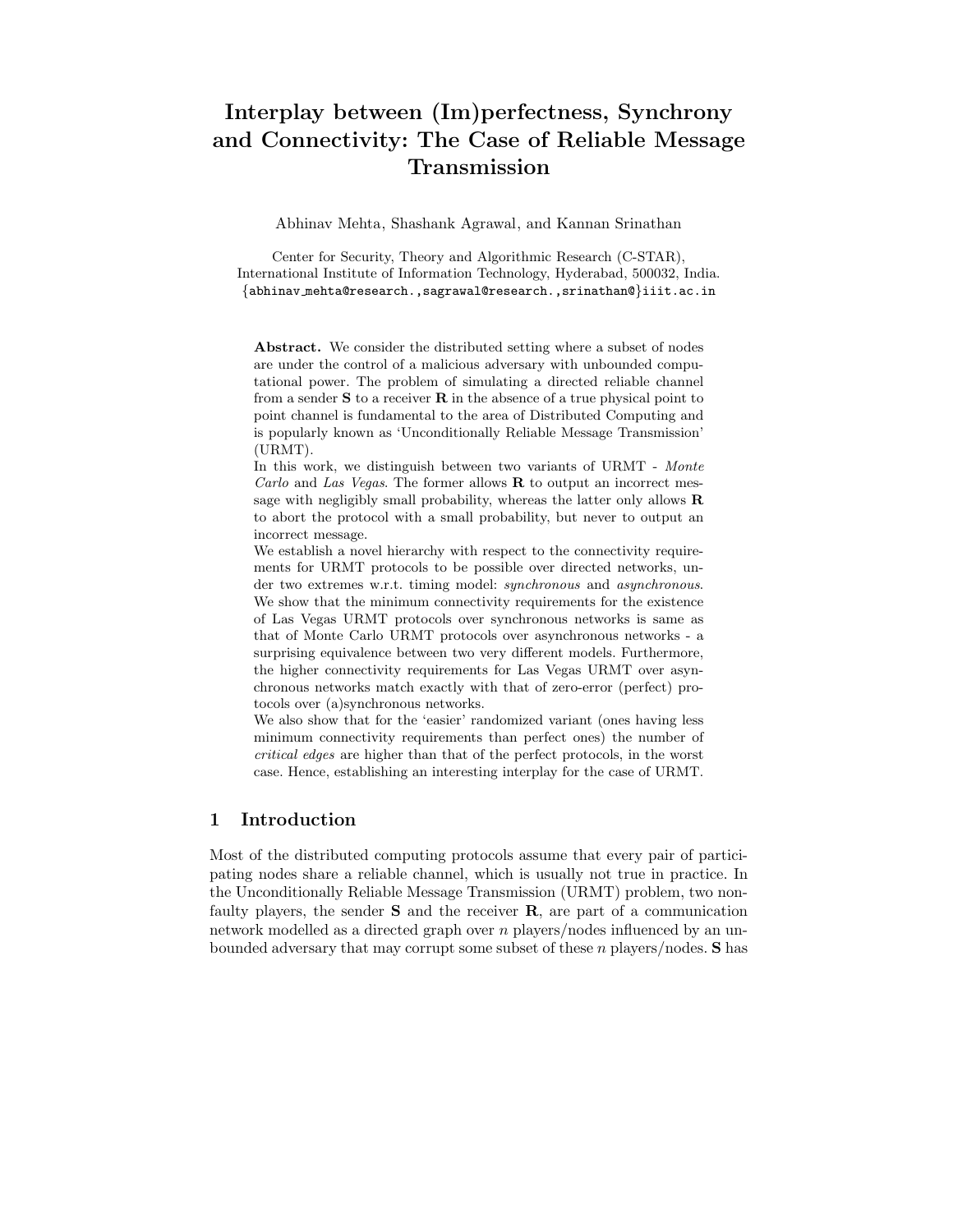a message that it wishes to send to  $\mathbf{R}$ ; the challenge is to design a protocol such that R correctly obtains S's message with arbitrarily small error probability, irrespective of what the adversary (maliciously) does to disrupt the protocol. Note that by "unconditional", we mean that the adversary is of unbounded computational power and therefore modern cryptographic tools for verifying the integrity of the data are irrelevant.

Analogous to randomized sequential algorithms, one may distinguish between two variants of URMT, namely, Monte Carlo and Las Vegas. In the former variant  **outputs the sender's message with high probability and may produce** an incorrect output with small probability; in the latter,  $\bf{R}$  outputs the sender's message with high probability and may abort the protocol with small probability, but in no case does the receiver terminate with an incorrect output. While Monte Carlo URMT has been studied in [13, 14], we initiate the study of Las Vegas URMT over directed synchronous networks and characterize the exact gap in the class of networks over which Las Vegas URMT, as compared to Monte Carlo URMT, is possible.

We also initiate the study of Monte Carlo URMT protocols over *asynchronous* directed networks. Unlike synchronous networks, in which the players have full information about the timings of the events in the network, in an asynchronous network, a conservative and more realistic assumption is used, namely that no time-bounds are known to the players regarding the schedule of various events in the network. Clearly, Monte Carlo URMT over asynchronous digraphs is harder to achieve (and indeed requires more network connectivity) than Monte Carlo URMT over synchronous digraphs. Equally evident is the fact that, over synchronous digraphs, achieving Las Vegas URMT is harder (and again it indeed requires more network connectivity) than achieving Monte Carlo URMT. Though not seemingly related, interestingly, we prove that the additional requirements in network connectivity in both the aforementioned cases is exactly the same.

In the sequel, we similarly study the minimum connectivity requirements for the existence of asynchronous Las Vegas URMT protocols, which interestingly turn out to be the same as those for the existence of (a)synchronous perfect protocols.

We further improve our insights in the problem by studying the sparseness of digraphs which permit URMT. Specifically, we say that an edge is critical if its removal renders the graph insufficiently connected for URMT protocols (though before its removal the connectivity was sufficient). While it is known that for perfect protocols the number of critical edges is always  $O(n)$ , it turns out that for the "easier" randomized protocols there exists a family of digraphs with  $\Omega(n^2)$  critical edges! We remark that an earlier attempt in [13] to give such a family of digraphs for the case of synchronous Monte Carlo URMT protocols is incorrect and we correct the same; we also give similar families of digraphs (with  $\Omega(n^2)$  critical edges) for synchronous Las Vegas (and asynchronous Monte Carlo) protocols.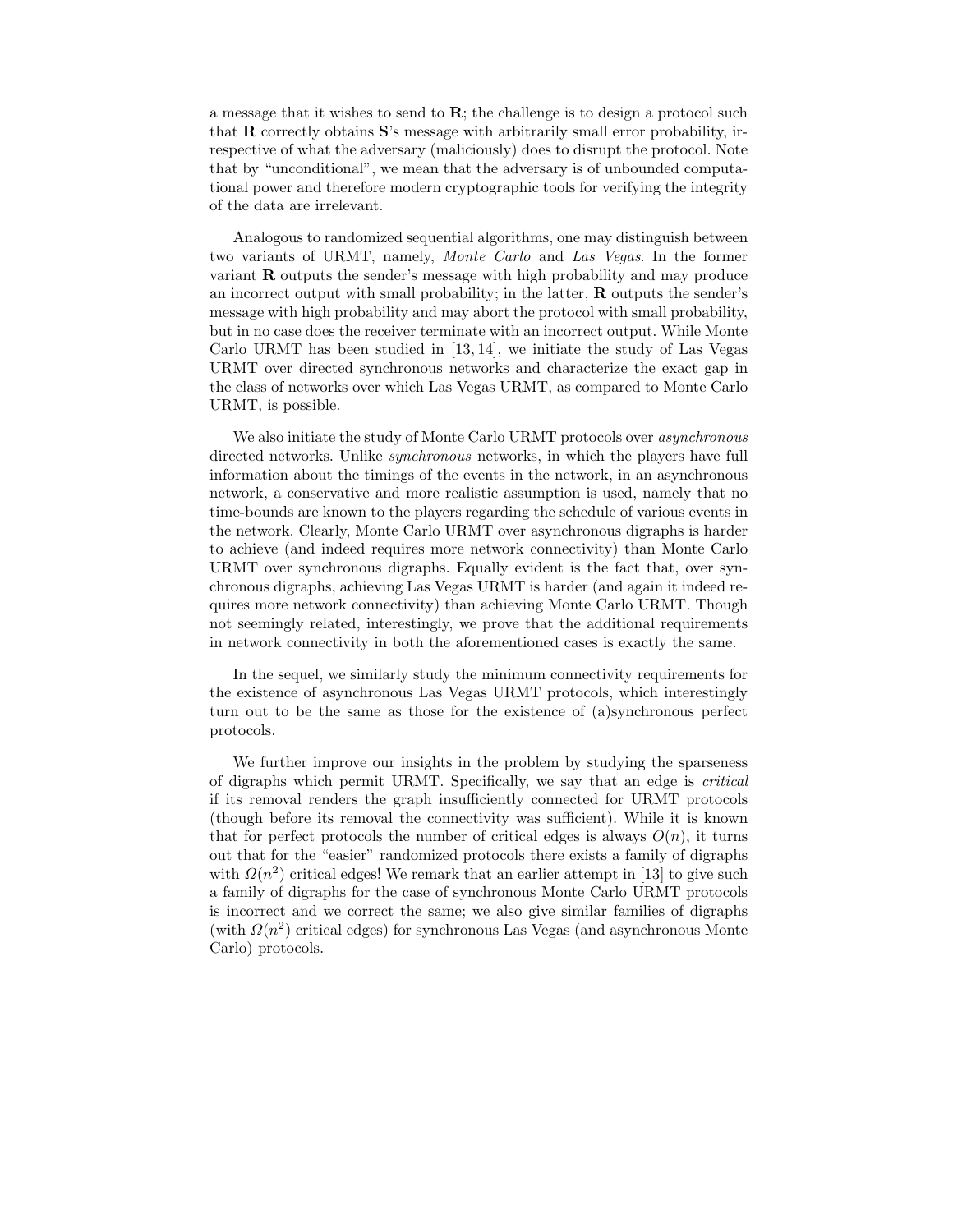### 1.1 Related Work

In [6], Dolev et al. initiate the study of message transmission protocols which provide both perfect secrecy and perfect resiliency by abstracting the network as a collection of n channels (corresponding to vertex-disjoint paths) between two synchronized non-faulty processors  $S$  and  $R$ . Franklin et al. [8] show that the connectivity requirements for Dolev et al.'s problem stay the same even when privacy is not required and there is a fairly large probability of failure of reliability (this is the general problem of URMT we have described above). Adopting Dolev et al.'s network abstraction, Ashish et al. [4] study several variants of message transmission in asynchronous networks.

While Dolev et al.'s work assumed all the channels between  $S$  and  $R$  to be either 1-way (allowing information to flow from  $S$  to  $R$  only) or 2-way (allowing information to flow in both directions), which corresponds naturally with undirected networks, in [5] Desmedt and Wang argue that a better way to model directed networks would be to have some channels in forward direction (from S to R) and some in backward direction. Several results have been derived in this model, see [11, 10, 15].

In [14], Srinathan and Rangan consider a more general setting, which is also the setting with which we work in this paper, where the underlying network is abstracted as a directed graph and every node is allowed to perform computations on messages received, instead of merely forwarding these messages to other nodes. They provide the minimum connectivity required in a synchronous network for a Monte Carlo URMT<sup>1</sup> protocol tolerating a *mixed* adversary<sup>2</sup> to exist. In [13], Bhavani et al. obtain a much simpler connectivity requirement for the particular case of Byzantine adversary.

To the best of our knowledge, asynchronous networks have not been studied in this model.

### 1.2 Organization of paper

In the following section, we describe the network, fault and timing model we will be working with; provide definitions of various URMT problems; describe the two kinds of paths that exist in a network and their role in the design of protocols; and discuss a message authentication scheme that we will use extensively in designing our protocols.

In Sections 3, 4 and 5, we characterize directed networks for the possibility (and impossibility) of (i) Las Vegas URMT (URMT<sub>LV</sub>) in synchronous networks, (ii) Monte Carlo URMT (URMT $_{MC}$ ) in asynchronous networks, and (iii) URMT<sub>LV</sub> in asynchronous networks respectively, tolerating a non-threshold Byzantine adversary. It is hard and non-intuitive to deal with an arbitrary sized adversary structure, so we take the following two step approach in each of these

<sup>&</sup>lt;sup>1</sup> The problem of PRC is defined in this paper in exactly the same way as we define Monte Carlo URMT here (the adversary model is different though).

 $^{\rm 2}$  A combination of Byzantine and fail-stop faults is considered in this paper.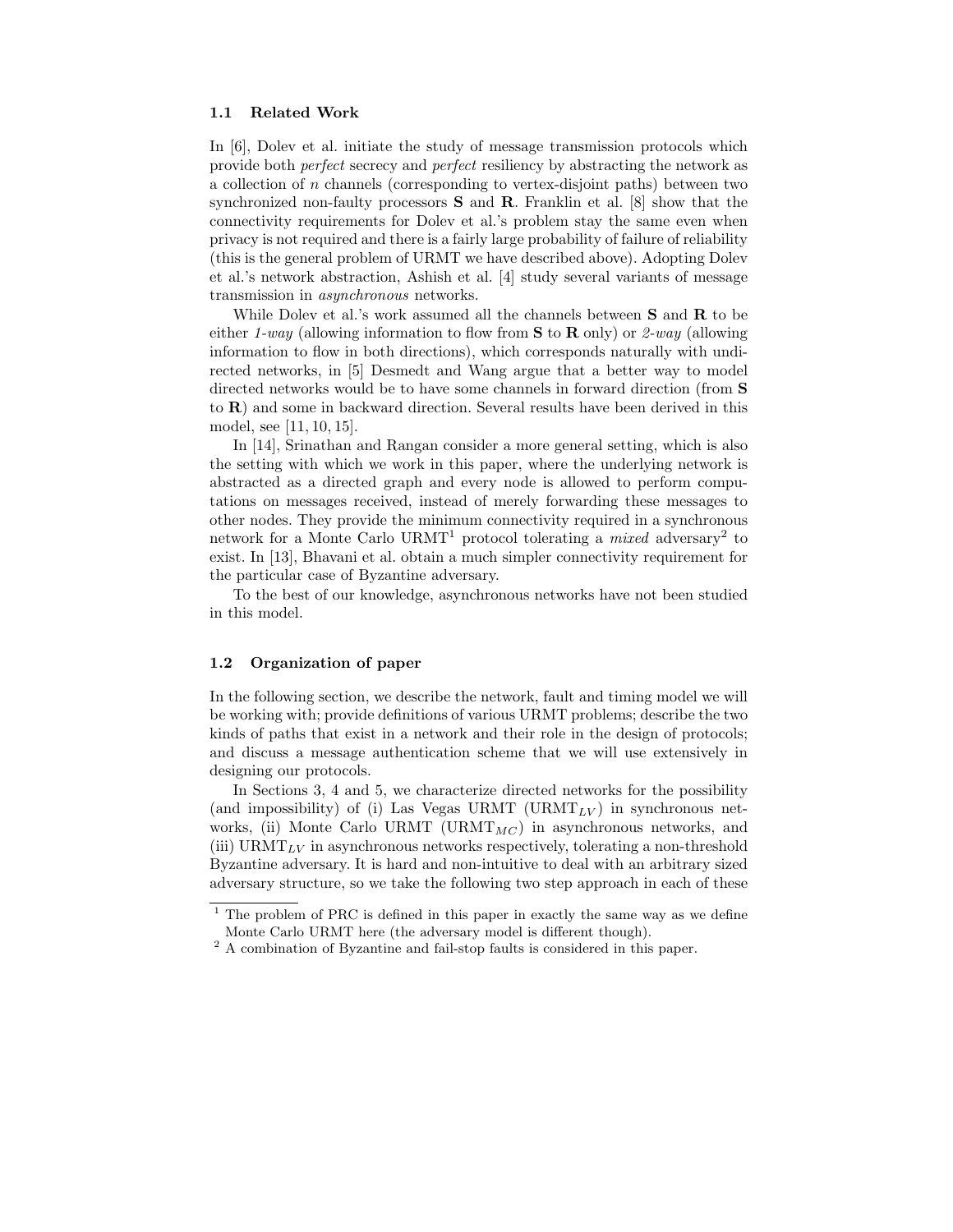sections: We first show that in order to tolerate an adversary structure A it is sufficient to tolerate all its two sized subsets.  $3$  We then give a necessary and sufficient condition on the connectivity of directed networks so that a protocol for the respective URMT variant tolerating a two-sized adversary structure exists.

In Section 6, we study the concept of *critical edges*. We first show that the family of digraphs over n nodes proposed in [13] for synchronous  $\text{URMT}_{MC}$ claimed to have  $\Omega(n^2)$  critical edges has only  $O(n)$  critical edges. Then we present another family which has indeed  $\Omega(n^2)$  critical edges. Further in the section, we give a family of digraphs with  $\Omega(n^2)$  critical edges w.r.t. the two variants of URMT - synchronous  $\text{URMT}_{LV}$  and asynchronous  $\text{URMT}_{MC}$ .

## 2 Model and Definitions

Network Model and Protocol: We model the underlying network as a directed graph  $\mathcal{N} = (V, \mathcal{E})$ , where V is the set of nodes and  $\mathcal{E} \subseteq V \times V$  is the set of directed edges in the network. We assume the secure channels setting, i.e., all the edges are secure and authenticated. We also assume that every node is aware of the topology of the network. A sender  $S \in V$  and a receiver  $R \in V$  are two distinguished nodes in the network.

We assume that every node can be modelled as an interactive probabilistic Turing Machine. An interaction between a set of nodes in known as protocol. (This is a popular abstraction technique described at length in [3].) An execution of a protocol is defined as a run of a protocol with inputs and coin tosses from participating nodes.

Fault model: We model faults in the network by a fictitious centralized entity called the *adversary* which has unbounded computing power [9, 1]. A single "snapshot" of faults in the network can be described as a set of nodes  $B \subseteq V \setminus {\bf{S,R}}$ <sup>4</sup>, which means that all the nodes in B are faulty. We denote the set of all such  $B$ 's by  $A$  and refer to it as an *adversary structure*. The adversary structure is monotone: if  $B_1 \in A$  then  $\forall B_2 \subset B_1$ ,  $B_2 \in A$ . We note that A can be uniquely represented by listing the elements in its maximal basis  $A = \{B \mid B \in A, \nexists X \in A \text{ s.t. } B \subset X\}.$  Abusing the standard notation, we assume that A itself is a maximal basis. An adversary structure A is t-threshold if every member of  $A$  is of size  $t$ ; otherwise it is non-threshold. We only deal with cases where  $|A| \geq 2$ , since otherwise the problems are trivial.

We allow Byzantine corruption, i.e., all nodes in the set  $B \in \mathbb{A}$  corrupted by the adversary can deviate arbitrarily from the designated protocol. Additionally, we allow the adversary to be  $adaptive - it$  can choose which nodes to corrupt during an execution of a protocol based on its view, as long as the set of nodes corrupted during the entire execution is a member of A.

<sup>3</sup> This turns out to be true for all the three variants of URMT discussed in this paper.

 $^4$  We assume that  ${\bf S}$  and  ${\bf R}$  are non-faulty, for otherwise reliable message transmission need not happen.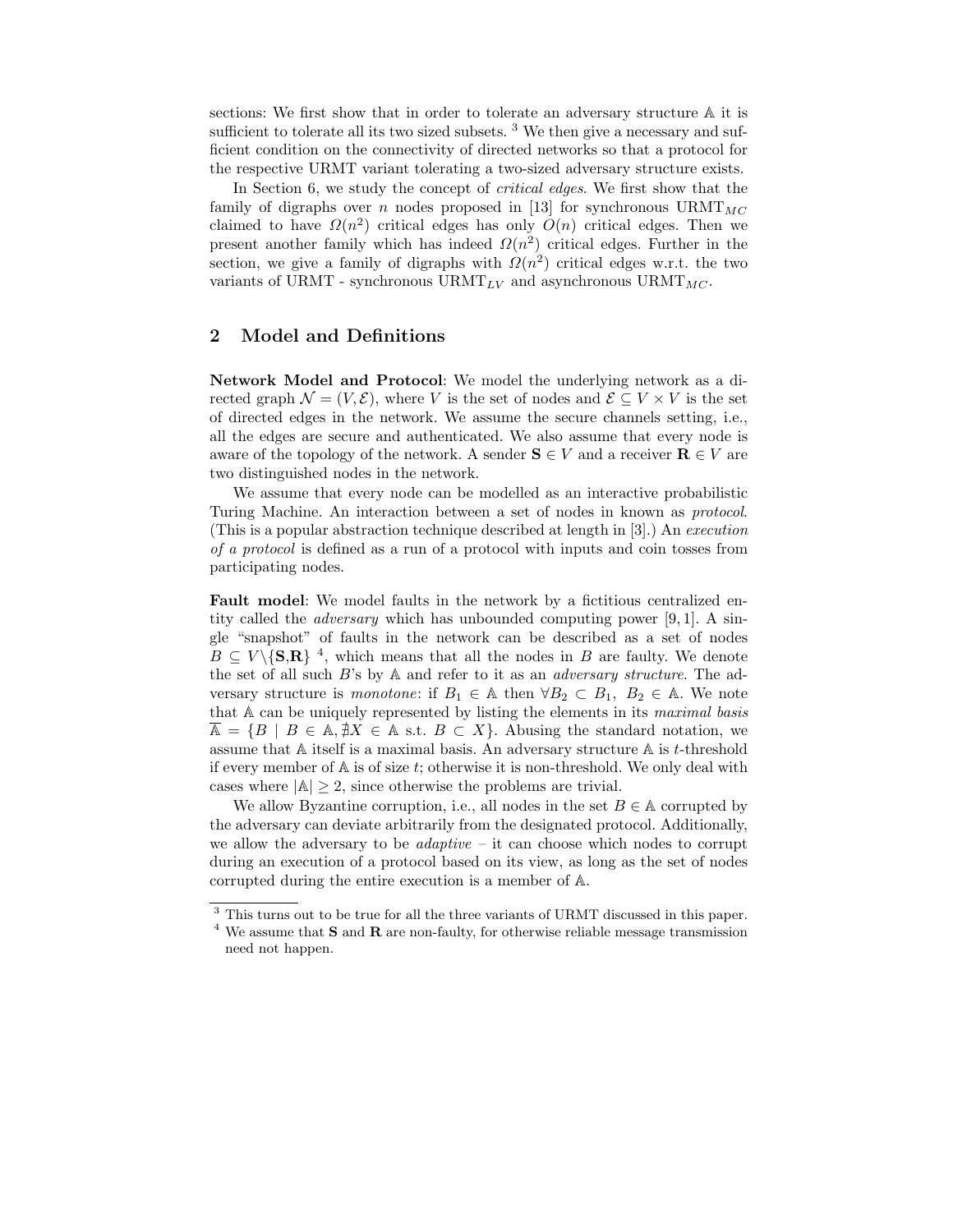We assume that the adversary knows the topology of the network as well as the protocol specification. We further make a conservative assumption that the adversary knows the message sender S has chosen to send to R. The results we prove in this paper hold good even if we do not make this assumption, but with a slight change in our definition of URMT (see [8]).

Timing model: Protocols running over directed networks tolerating an adversary rely heavily on the information of timing of various events within the system. We consider two extremes w.r.t timing model: all the edges in the network are either synchronous or asynchronous. Former case is referred to as synchronous networks and the latter as asynchronous networks.

In synchronous networks, a protocol is executed in a sequence of rounds where in each round, a player can send messages to his out-neighbours, receive the messages sent in that round by his in-neighbours and performs local computation on the received messages, in that order. Readers may find rigorous description of the model in [1].

In asynchronous networks, there is no fixed upper bound on the timing of events. In order to model computation in such networks, we assume that the adversary is additionally equipped with the ability to schedule all the messages exchanged over the network while remaining oblivious to the messages being exchanged. Computation in such networks proceed in a sequence of steps, order of which is controlled by the adversary. In each step a single node is active. The node is activated by receiving a message; it then performs an internal computation, and possibly sends messages on its outgoing channels. For more details refer [2, 7].

### 2.1 Reliability

We refer to Las Vegas URMT as URMT<sub>LV</sub> and Monte Carlo URMT as URMT<sub>MC</sub>. We may also use URMT without any subscript to refer to both the variants together.

In the definitions that follow, probabilities are taken over the coin tosses of non-faulty nodes and the adversary. The message space is a large finite field  $\langle \mathbb{F}, +, \cdot \rangle$  – all computations are done in this field.

**Definition 1** ((A,  $\delta$ )-URMT<sub>MC</sub>). Let  $\delta < \frac{1}{2}$ . We say that a protocol for transmitting messages in a network  $\cal N$  from  $\bm S$  to  $\tilde{\bm R}$  is (A,  $\delta)$ -URMT $_{MC}$  if for all valid Byzantine corruptions of any  $B \in \mathbb{A}$  and  $\forall m \in \mathbb{F}$ , the probability that **R** outputs **m** given that **S** has sent **m**, is at least  $(1 - \delta)$ . Otherwise **R** outputs  $m' \neq m$  or does not terminate.

**Definition 2** ((A,  $\delta$ )-URMT<sub>LV</sub>). Let  $\delta < \frac{1}{2}$ . We say that a protocol for transmitting messages in a network N from S to R is  $(A, \delta)$ -URMT<sub>LV</sub> if for all valid Byzantine corruptions of any  $B \in \mathbb{A}$  and  $\forall m \in \mathbb{F}$ , the probability that **R** outputs **m** given that S has sent **m**, is at least  $(1 - \delta)$ . Otherwise, **R** outputs a special symbol  $\perp$  ( $\notin$  F) or does not terminate.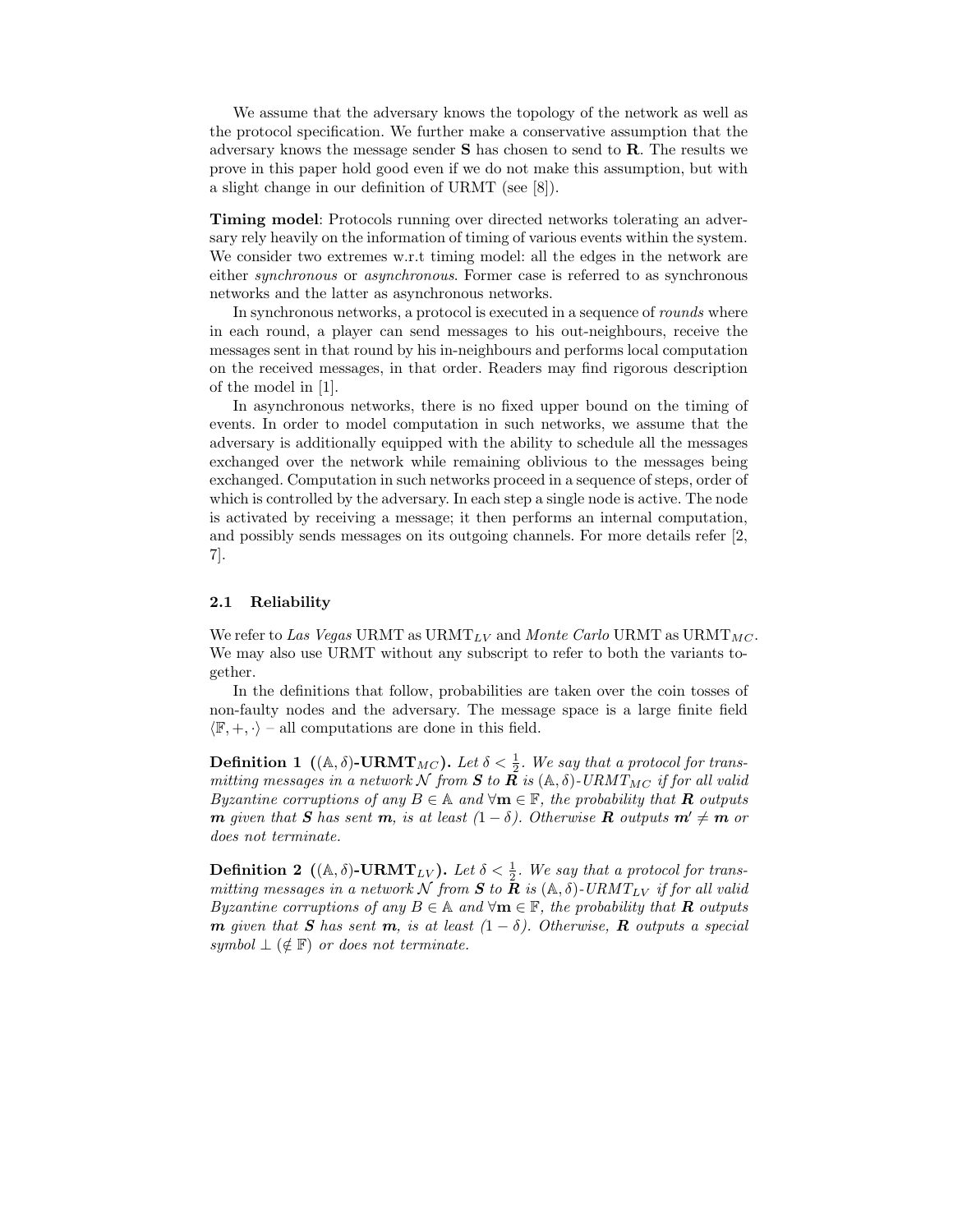Definition 3 (A-PRMT). We say that a protocol for transmitting messages in a network N from **S** to **R** is  $\mathbb{A}$ -PRMT if for all valid Byzantine corruptions of any  $B \in \mathbb{A}$  and  $\forall m \in \mathbb{F}$ , the probability that **R** outputs **m** when **S** has sent **m** is 1.

When A is a t-threshold adversary structure, we refer to  $(A, \delta)$ -URMT and A-PRMT as  $(t, \delta)$ -URMT and t-PRMT respectively.

### 2.2 Preliminaries

In a directed network, besides the strong paths between sender and receiver, weak paths are also very useful in designing protocols  $[13]$ <sup>5</sup>.

**Definition 4 (Strong path).** A sequence of nodes  $v_1, v_2, v_3, \ldots, v_k$  is said to be a strong path from  $v_1$  to  $v_k$  in the network  $\mathcal{N} = (V, \mathcal{E})$  if for each  $1 \leq i <$  $k, (v_i, v_{i+1}) \in \mathcal{E}.$ 

We assume that there vacuously exists a strong path from a node to itself.

**Definition 5 (Weak path).** A sequence of nodes  $v_1, v_2, v_3, \ldots, v_k$  is said to be a weak path from  $v_1$  to  $v_k$  in the network  $\mathcal{N} = (V, \mathcal{E})$  if for each  $1 \leq i <$  $k, (v_i, v_{i+1}) \in \mathcal{E}$  or  $(v_{i+1}, v_i) \in \mathcal{E}$ .

Along any weak path  $p$ , there are two special kinds of nodes:

- − Blocked node: A node whose out-degree along p is 0.
- $-$  Head node: A node whose out-degree along p is 2 if it is an intermediate node, or 1 if it is a terminal node.

Consider a weak path p between **S** and **R**. If **S** is not a head node (i.e., it is a blocked node) along  $p$ , it can simulate two nodes  $s$  and  $u$ , and a directed edge  $(s, u)$ . The incoming path to **S** along p (which made **S** a blocked node) becomes an incoming path to u, and the virtual sender s now acts as a head node. Analogously, it can always be ensured that  $\bf{R}$  is a blocked node.

This allows us to view the path  $p$  as an alternating sequence of blocked nodes  $u_i$ 's and head nodes  $y_i$ 's starting with **S** as a head node denoted by  $y_0$ and ending with **R** as a blocked denoted by  $u_{n+1}$ . In other words, the path p can be represented as  $y_0, u_1, y_1, u_2, y_2, \ldots, u_n, y_n, u_{n+1}$  for some  $n \geq 0$  such that  $y_0$  has a strong path to  $u_1$  along p, and  $y_i$   $(i > 0)$  has a strong path to  $u_i$  and  $u_{i+1}$  along p (see Figure 1). Such a representation of a weak path comes handy in giving easy to understand sufficiency proofs.

Message Authentication: Following [13], we define an information-theoretically secure message authentication scheme  $\chi$  which is used extensively in our protocols. For any message  $m \in \mathbb{F}$ ,  $\chi(m; K_1, K_2, K_3) = (m + K_1, (m + K_1) \cdot K_2 + K_3)$ , where  $K_1, K_2, K_3 \in \mathbb{F}$  and are referred to as keys.

<sup>5</sup> Strong paths are usually just referred to as paths. Since we want to distinguish between two different kinds of paths, we use the adjectives 'strong' and 'weak' here.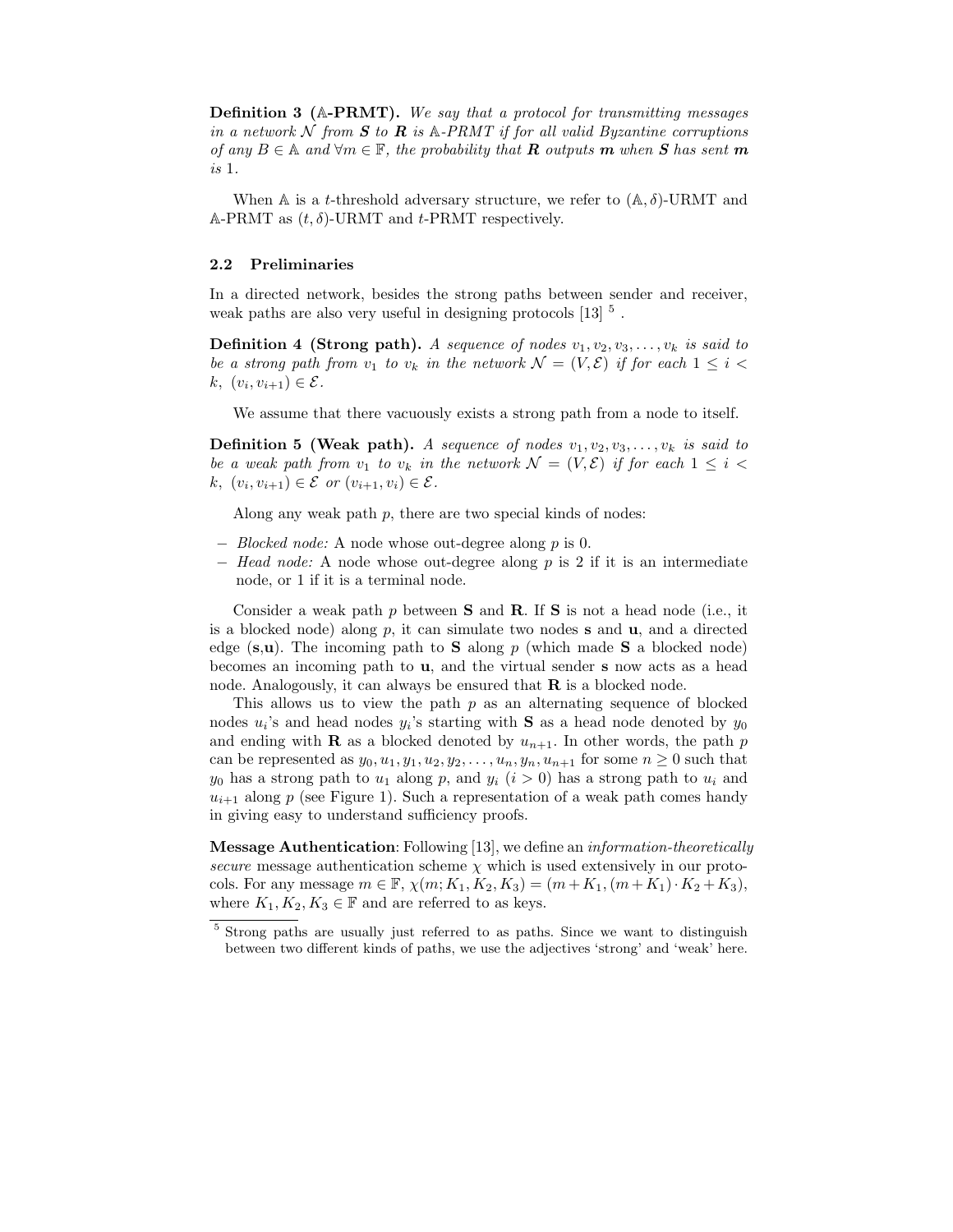

Fig. 1. (a) A weak path between **S** and **R**. (b) We view it as a sequence of alternating blocked nodes and head nodes starting with a head node s (the virtual sender) and ending in a blocked node **R**. Nodes s,  $v_1$  and  $v_4$  are head nodes; **u** and  $v_3$  are blocked nodes such that there is a strong path from s to u;  $v_1$  to u and  $v_3$ ; and  $v_4$  to  $v_3$  and **R**.

If three randomly chosen keys (unknown to the adversary) are established between two nodes u and v such that there exists a strong path  $p$  (possibly containing some faulty nodes) from  $u$  to  $v$ , then authentication function is used as follows: (a) Say  $x = m + K_1$  and  $y = x \cdot K_2 + K_3$ ; u sends  $\langle x, y \rangle$  (a two tuple) to v along path p. (b) Say node v receives  $\langle x', y' \rangle$ ; it verifies whether  $y' \stackrel{?}{=} x' \cdot K_1 + K_2$ . If the verification passes then  $x' = x$  with probability at least  $\frac{F|-1}{F|}$ , or otherwise v can deduce with certainty that p is a faulty path <sup>6</sup>. Moreover, the view of nodes on the path  $p$  does not reveal any information about the message m.

# 3 Characterizing synchronous networks for  $(A, \delta)$ -URMT<sub>LV</sub>

In this section, we deal with the possibility and impossibility of Las Vegas URMT protocols from a sender **S** to a receiver **R** tolerating an adversary structure  $\mathbb{A}^7$ , when the underlying network can be abstracted as a directed graph, all its edges being synchronous. We refer to this variant of URMT as  $(A, \delta)$ -URMT<sub>LV</sub>, which was formally defined in Definition 2.

Since it is easier to deal with fixed size adversary structures, we first present the following reduction (similar reductions can be found in [14, 13]).

 $6$  Proofs for the same appear in [12].

<sup>7</sup> Recall that the adversary is non-threshold, adaptive and Byzantine.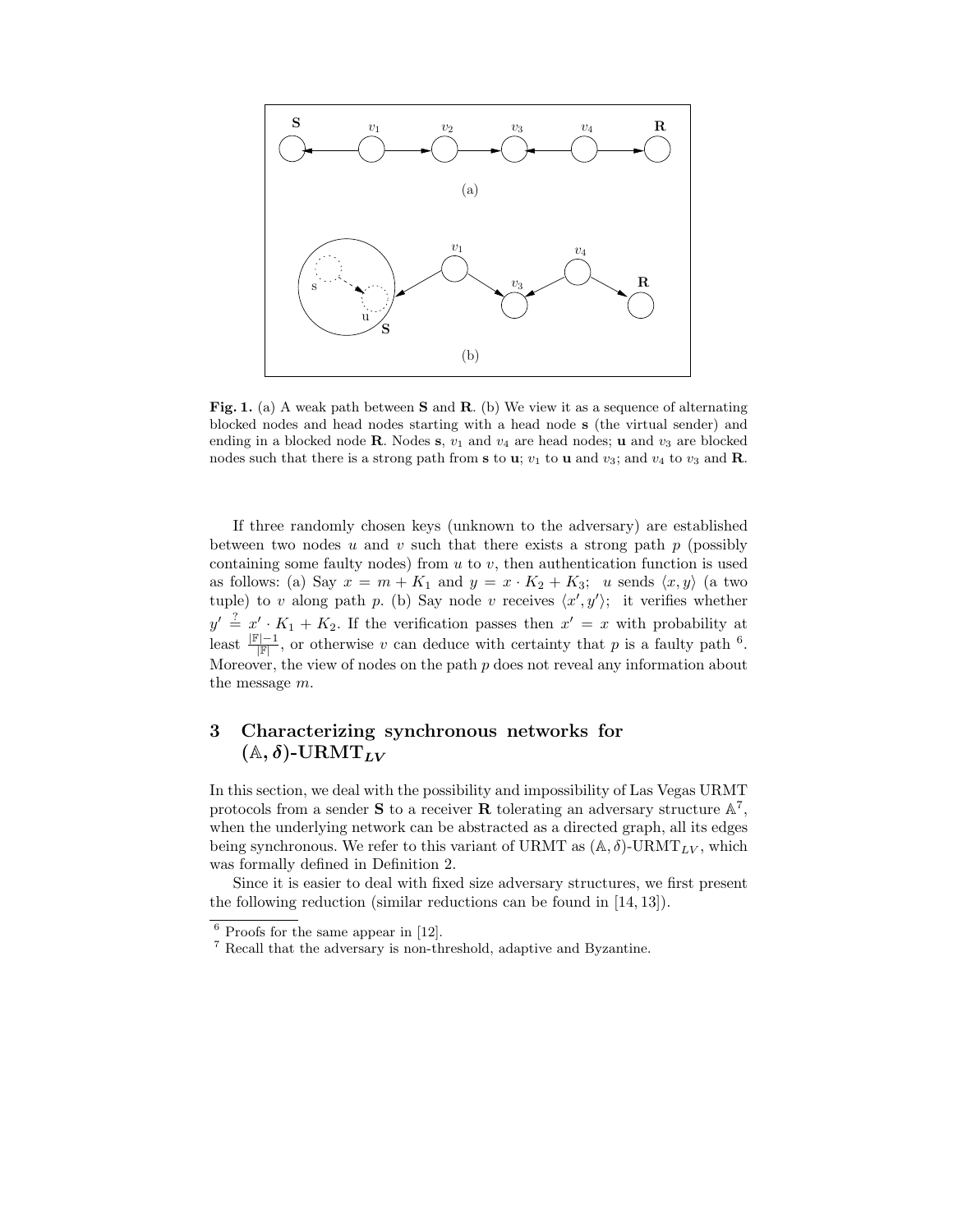**Theorem 1.** In a directed synchronous network  $N$ , an  $(A, \delta)$ -URMT<sub>LV</sub> protocol exists if and only if for every adversary structure  $A \subseteq A$  such that  $|A| = 2$ , and  $(\mathcal{A}, \delta)$ -URMT<sub>LV</sub> protocol exists.

Proof. Necessity: Obvious. Sufficiency: We show how to construct a protocol tolerating an adversary structure of larger size from protocols tolerating adversary structures of smaller size without increasing the probability of error. Therefore if protocols tolerating adversary structures of size two are available, we can inductively construct a protocol tolerating an arbitrary sized adversary structure.

Let  $f \in \mathbb{F}$  be any element **S** intends to send to **R**. Let A be any subset of A of size greater than 2. Consider three  $\lceil \frac{2|\mathcal{A}|}{3} \rceil$ -sized subsets of  $\mathcal{A}$ , namely  $\mathcal{A}_1, \mathcal{A}_2$ and  $A_3$ , such that each element of A occurs in at least two distinct  $A_i$ 's. For  $i \in \{1,2,3\}$ , let  $Y_i$  be an  $(\mathcal{A}_i, \delta)$ -URMT<sub>LV</sub> protocol. We use  $Y_i$  s as sub-protocols to construct a protocol  $\Gamma$  which is an  $(\mathcal{A}, \delta)$ -URMT<sub>LV</sub> protocol (as proved in the following lemma).

Firstly, by repeating  $Y_i$  sufficiently many times with the same message, we can amplify the probability of success to obtain an  $(\mathcal{A}_i, \frac{\delta}{2})$ -URMT<sub>LV</sub> protocol, say  $Z_i$ . The protocol  $\Gamma$  is now constructed as follows:

- − For each  $i \in \{1, 2, 3\}$ , sub-protocol  $Z_i$  is run on f.
- − R outputs the majority of the outcomes of the three sub-protocols; in case there is no majority, it outputs  $\bot$ .

⊓⊔

**Lemma 1.** For the directed synchronous network N, the protocol  $\Gamma$  constructed above is an  $(A, \delta)$ -URMT<sub>LV</sub> protocol.

*Proof.* Any set  $B \in \mathcal{A}$  is present in at least two subsets among  $A_1, A_2$  and  $A_3$ ; say the two subsets are  $A_2$  and  $A_3$ . Hence the outcomes of the two sub-protocols  $Z_2$  and  $Z_3$  are correct with at least  $1-\frac{\delta}{2}$  probability each. Since **R** outputs the majority of the outcomes, its output is correct if both the sub-protocols produce the correct outcome which happens with at least  $(1-\frac{\delta}{2})^2$  probability. Hence the error probability is upper bounded by  $\delta - \frac{\delta^2}{4}$  $\frac{5}{4}$  or  $\delta$ . Additionally, it is easy to see that  ${\bf R}$  would never output an incorrect message.  $□$ 

Having reduced the problem of  $\text{URMT}_{LV}$  in a synchronous network tolerating an arbitrary-sized adversary structure to the problem of  $\text{URMT}_{LV}$  tolerating all its 2-sized subsets, we now proceed to characterize directed synchronous networks in which URMT<sub>LV</sub> tolerating adversary structure  $A = \{B_1, B_2\}$  is possible (where  $B_1, B_2 \subseteq V \setminus {\bf S, R}$ ).

**Theorem 2.** In a directed synchronous network  $N$ ,  $(A, \delta)$ -URMT<sub>LV</sub> protocol is possible if and only if for each  $\alpha \in \{1,2\}$ , there exists a weak path  $q_{\alpha}$  avoiding nodes in  $B_1 \cup B_2$  such that every node u along the path  $q_\alpha$  has a strong path to **R** avoiding all nodes in  $B_{\overline{\alpha}}^8$ . (Paths  $q_1$ ,  $q_2$  need not be distinct.)

We prove the theorem in the following sub-sections.

 $8 \bar{1} = 2$  and vice-versa.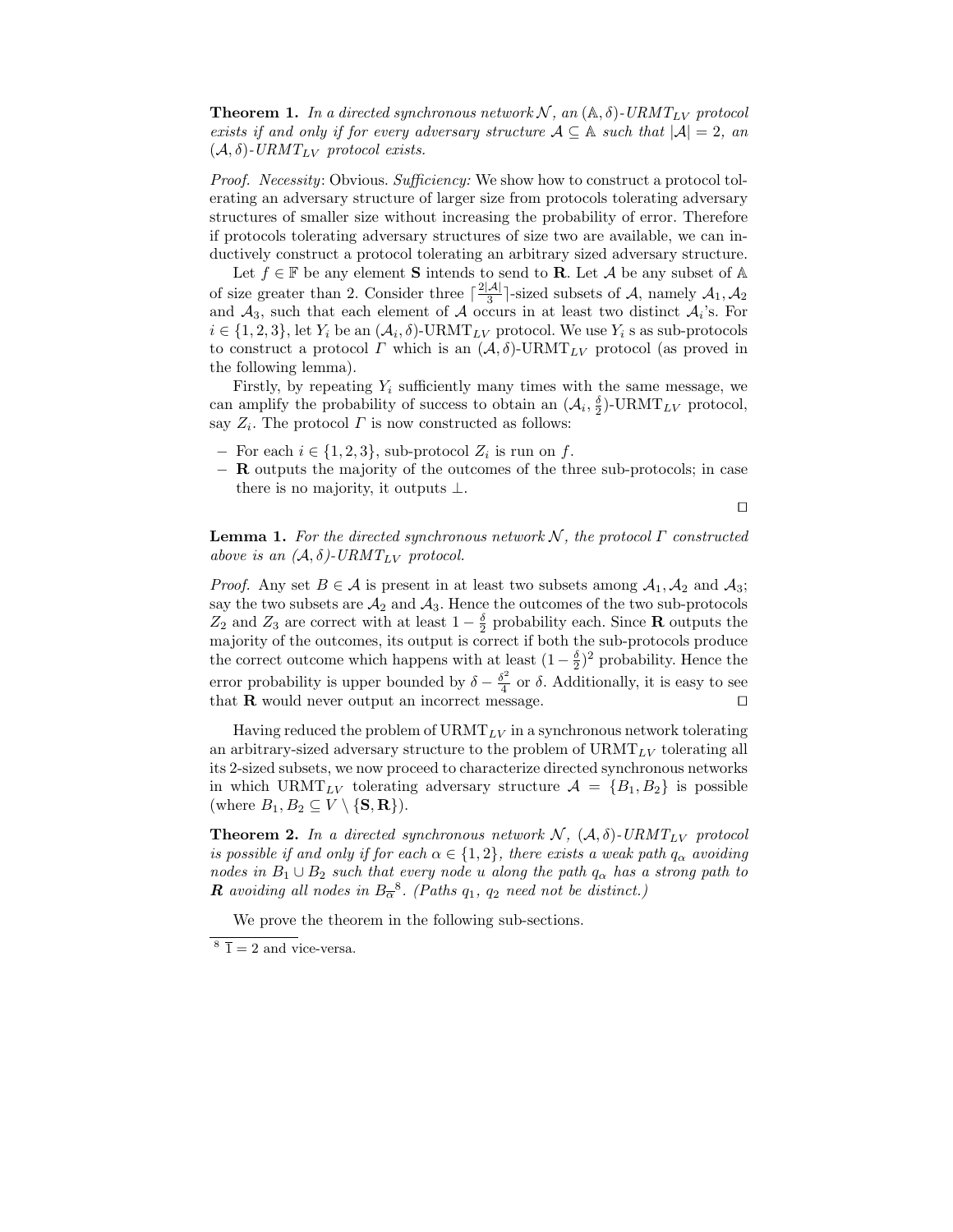#### 3.1 Sufficiency

For a directed synchronous network  $N$ , which satisfies the conditions given in Theorem 2, we show how to construct a protocol  $\Pi$  tolerating the adversary structure  $\mathcal{A} = \{B_1, B_2\}$ . Let m be the message **S** intends to send. If either  $q_1$  or  $q_2$  is a strong path from **S** to **R**, **S** trivially sends m along that path. When this is not the case, we construct two sub-protocols  $\Pi_1$  and  $\Pi_2$ . For each  $i \in \{1,2\}$ , sub-protocol  $\Pi_i$  uses the honest weak path  $q_i$ . We give a construction for  $\Pi_1$  in Algorithm 1, and the construction of  $\Pi_2$  follows by symmetry. For convenience of writing the protocol, we note that the weak path  $q_1$  can be represented as  $y_0, u_1, y_1, u_2, y_2, \ldots, u_n, y_n, u_{n+1}$  for some  $n > 0$ , where  $y_0$  denotes **S** and  $u_{n+1}$ denotes R, as explained in Subsection 2.2.

**1. S** sends m to  $u_1$  along  $q_1$ . For  $1 \leq k \leq n$ , node  $y_k$  chooses  $3^k$  random keys namely  $K_{k,1}, K_{k,2}, \ldots, K_{k,3^k}$  and sends those to  $u_k$  and  $u_{k+1}$  along  $q_1$ .

**2.** Node  $u_1$  receives m from **S** and keys  $K_{1,1}, K_{1,2}, K_{1,3}$  from  $y_1$ . It calculates  $(\psi_{1,1}, \phi_{1,1}) = \chi(m; K_{1,1}, K_{1,2}, K_{1,3}) = (m + K_{1,1}, (m + K_{1,1}) \cdot K_{1,2} + K_{1,3})$  and sends it to  **along a strong path avoiding**  $B_2$ **.** 

For  $1 \leq k \leq n$ ,  $u_k$  receives  $3^{k-1}$  keys from  $y_{k-1}$  and  $3^k$  keys from  $y_k$ . It au*thenticates* the keys received from  $y_{k-1}$  with the keys received from  $y_k$  and sends them to **R** along a strong path avoiding  $B_2$ . Formally,  $u_k$  calculates  $(\psi_{k,i}, \phi_{k,i})$  =  $\chi(K_{k-1,j}; K_{k,3j-2}, K_{k,3j-1}, K_{k,3j})$  for all  $1 \leq j \leq 3^{k-1}$ .

**3.** R receives  $(\psi'_{k,j}, \phi'_{k,j})$ ,  $1 \leq j \leq 3^{k-1}$ , from the node  $u_k$ . If it does not receive a proper message from  $u_k$ , it concludes that 'B<sub>1</sub> is faulty' and stops. Additionally, **R** receives  $\{K'_{n,1}, K'_{n,2}, \ldots, K'_{n,3^n}\}\$  from  $y_n$  along  $q_1$ .

for  $k$  in  $n$  to 2 do

**R** verifies whether  $\phi'_{k,j} \stackrel{?}{=} \psi'_{k,j} \cdot K'_{k,3j-1} + K'_{k,3j}$  for all  $1 \leq j \leq 3^{k-1}$ . If the verification fails for any j,  $\bf{R}$  concludes that ' $B_1$  is faulty' and stops. Otherwise, **R** recovers  $K'_{k-1,j}$  as  $\psi'_{k,j} - K_{k,3j-2}$  for every j.

end for

If at the end of the loop **R** has recovered  $K'_{1,1}, K'_{1,2}, K'_{1,3}$ , it verifies whether  $\phi'_{1,1} \stackrel{?}{=}$  $\psi'_{1,1} \cdot K'_{1,2} + K'_{1,3}$ . If the verification passes, **R** recovers  $m_1 = \psi'_{1,1} - K'_{1,1}$  as the message; otherwise, it concludes that  $B_1$  is faulty'.

```
Algorithm 1: Sub-protocol \Pi_1
```
The sub-protocols  $\Pi_1$  and  $\Pi_2$  are run on the network N. Based on the outcomes of these protocols, R takes one of the following actions:

- − If **R** detects that  $B_i$  is corrupt in  $\Pi_i$ , it outputs the message  $m_i$  it recovered from  $\Pi_{\bar{i}}$ .
- $-$  If **R** recovers messages from each of the  $\Pi_i$ 's and the messages are same, it outputs this message.
- − If messages recovered through  $\Pi_1$  and  $\Pi_2$  are different, it outputs  $\bot$ .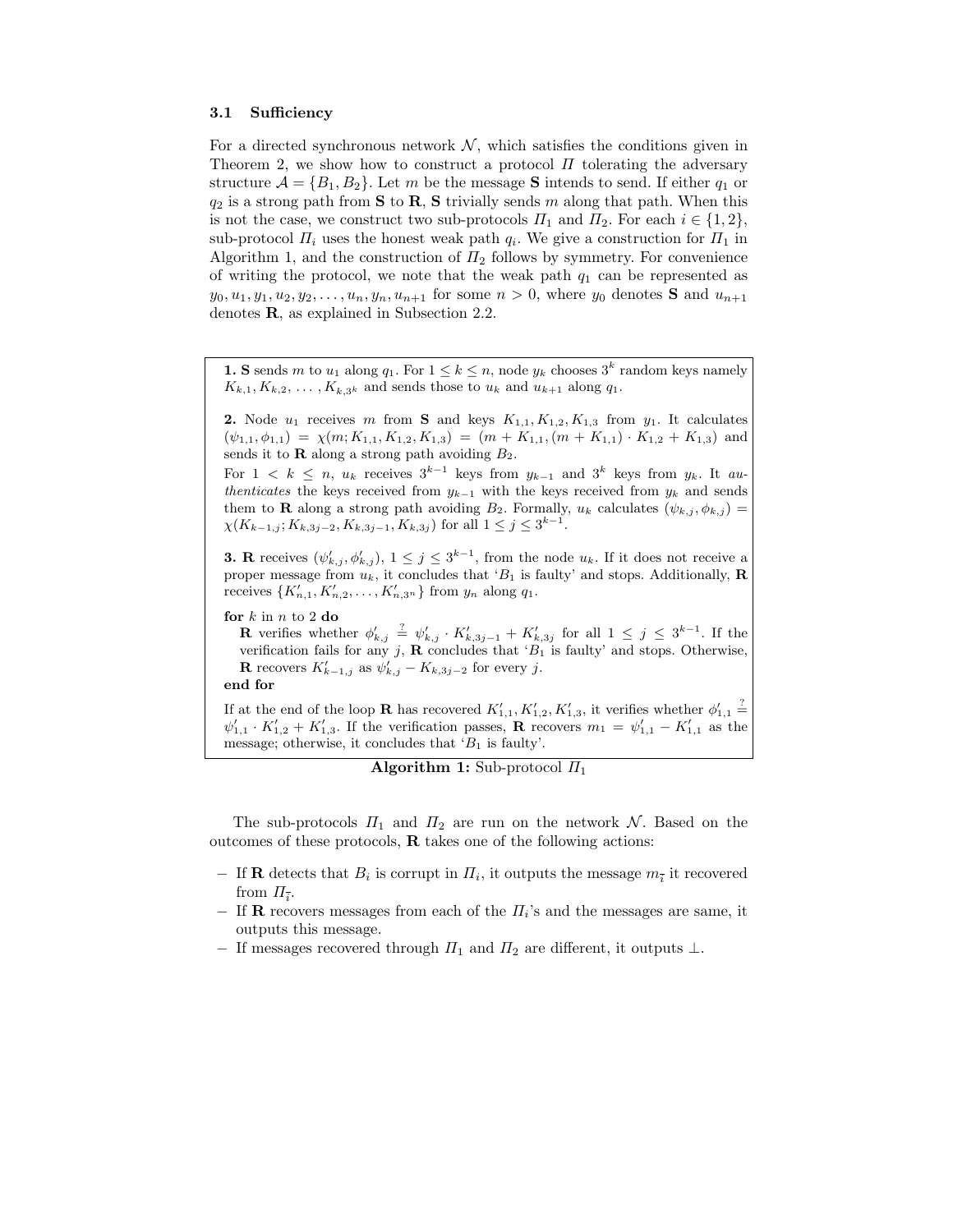This completes the description of Π.

**Proof of Correctness:** Since the weak path  $q_1$  does not contain any faulty node, all the field elements send by the head nodes  $y_i$ s in Step 1 are received reliably by the blocked nodes  $u_i$ s. Moreover, the adversary does not gain any information about these elements. If the adversary corrupts  $B_1$ , it may affect the outcome of protocol  $\Pi_1$  by changing one of the  $(\psi_{k,j}, \phi_{k,j})$  sent by  $u_k$  to **R** along a path avoiding  $B_2$ , but not necessarily  $B_1$ . However, since the adversary has no knowledge of the keys  $K_{k,3j-1}$  and  $K_{k,3j}$ , the probability that it can successfully generate a new tuple which passes the verification at **R** is atmost  $\frac{1}{\mathbb{F}}$ . In any case, a Byzantine corruption of  $B_1$  does not affect the outcome of protocol  $\Pi_2$ .

Once the protocols  $\Pi_1$  and  $\Pi_2$  have terminated, we see how the decision rule at R produces the desired outcome with high probability:

- $-$  For some i, **R** concludes through  $\Pi_i$  that  $B_i$  is faulty, and outputs whatever it recovers from  $\Pi_{\bar{i}}$ . For each i, none of the nodes in  $B_{\bar{i}}$  participate in the protocol  $\Pi_i$ . Hence, if some verification fails during  $\Pi_i$ ,  $B_i$  has to be faulty, and  $\Pi_{\bar{i}}$  should recover the correct message  $m$ .
- − For each  $i \in \{1, 2\}$ , all verifications in  $\Pi_i$  pass.
	- $m_i = m_{\overline{i}}$ , **R** outputs  $m_i$ . Since one of  $m_i$  or  $m_{\overline{i}}$  has to be same as  $m$ , R's output is correct.
	- $m_i \neq m_{\overline{i}}$ . This implies that one of  $B_1$  or  $B_2$  was corrupt and managed to change one of the authenticated messages without being detected at **R**. Since this happens with atmost  $\frac{1}{\mathbb{F}}$  probability, **R** outputs  $\perp$  with probability  $\leq \frac{1}{|\mathbb{F}|}$ .

Hence  $\Pi$  is an  $(\mathcal{A}, \frac{1}{\|\mathbb{F}|})$ -URMT<sub>LV</sub> protocol.

### 3.2 Necessity

Let  $\mathcal N$  be a network that does not satisfy the conditions of Theorem 2. We show that in such a network  $({B_1, B_2}, \delta)$ -URMT<sub>LV</sub> from **S** to **R** is impossible.

Without loss of generality, let us assume that the two sets comprising the adversary structure are disjoint<sup>9</sup>. Let the path  $q_1$  be not present between **S** and **R** in  $\mathcal{N}$  <sup>10</sup>. Hence, every weak path between **S** and **R** avoiding nodes in  $B_1 \cup B_2$ has at least one node  $w$  such that every strong path from  $w$  to  $\bf{R}$  passes through  $B_2$ . For the sake of contradiction, let us assume that there exists a  $({B_1, B_2}, \delta)$ -URMT<sub>LV</sub> protocol  $\pi$  in the network N.

We first consider the simple network  $\mathcal{N}^* = (V^*, \mathcal{E}^*)$  shown in Figure 2(a) consisting of five nodes  $s^*, r^*, b_1, b_2$  and x, where  $s^*$  is the sender and  $r^*$  is the receiver, and show that  $({\{b_1\}, \{b_2\}\}, \delta)$ -URMT<sub>LV</sub> from  $s^*$  to  $r^*$  is impossible in Lemma 2. We then show that the digraph  $\mathcal N$  can be partitioned into disjoint sets whose connectivity properties are similar to the connectivity between

<sup>&</sup>lt;sup>9</sup> In case  $B_1 \cap B_2 \neq \emptyset$ , adversary strategy to fail any protocol in N includes fail*stopping* the nodes in the intersection.

<sup>&</sup>lt;sup>10</sup> The case when the path  $q_2$  is not present from **S** to **R** can be handled analogously.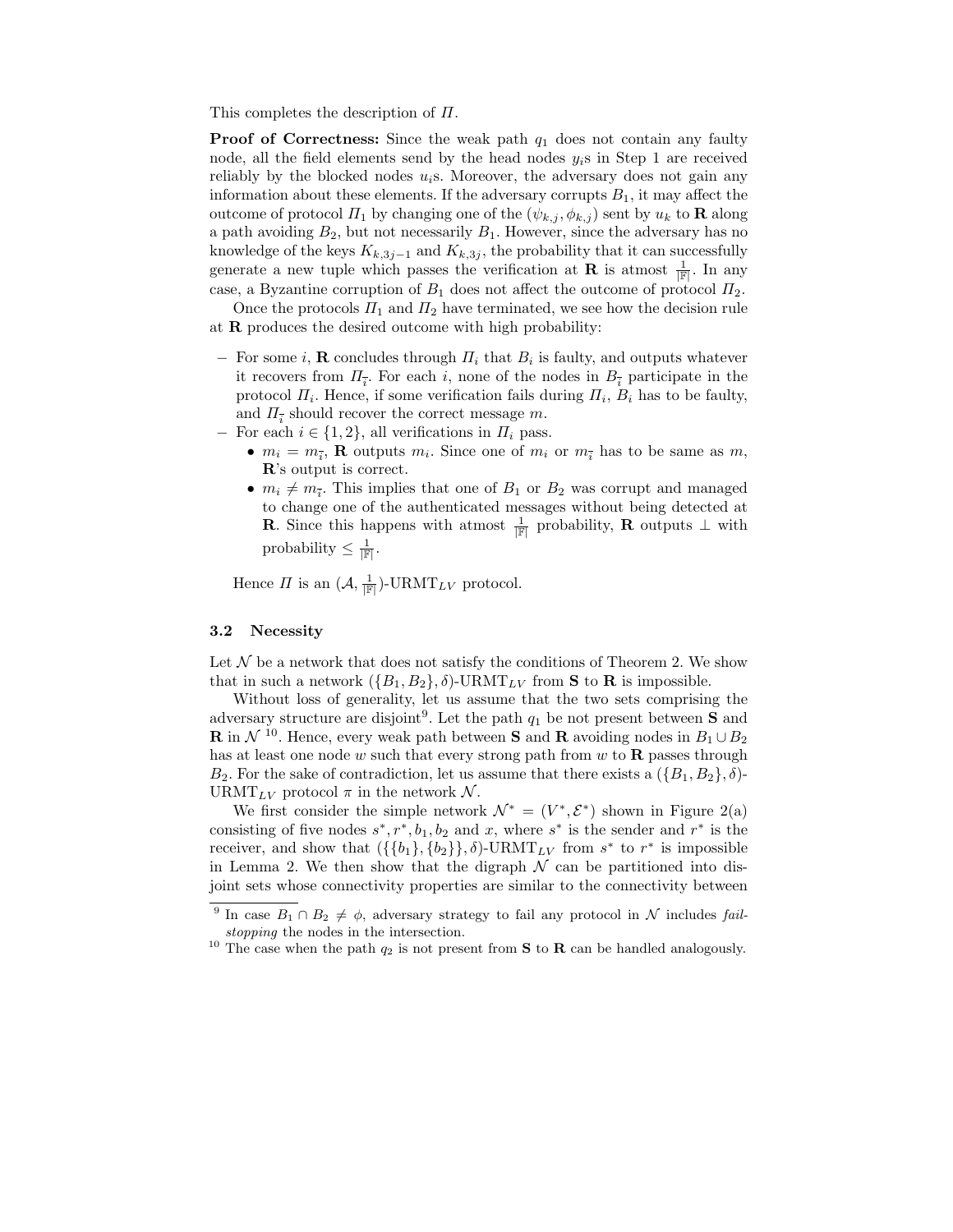nodes of digraph  $\mathcal{N}^*$  in Lemma 3. Finally, in Lemma 4, we prove that if a  $({B_1, B_2}, \delta)$ -URMT<sub>LV</sub> protocol  $\pi$  exists in the network  $\mathcal{N}$ , a  $({{\b_1}, {\b_2}}), \delta$ )-URMT<sub>LV</sub> protocol  $\pi^*$  exists in the network  $\mathcal{N}^*$ , which is a contradiction. Hence, the conditions mentioned in Theorem 2 are necessary.



Fig. 2. (a) The directed network  $\mathcal{N}^*$  (b) Adversary strategy when  $b_1$  is faulty (c) Adversary strategy when  $b_2$  is faulty

**Lemma 2.** In the synchronous network  $\mathcal{N}^*$  shown in Figure 2(a),  $({\lbrace b_1 \rbrace}, {\lbrace b_2 \rbrace})$ ,  $\delta$ )-URMT<sub>LV</sub> from  $s^*$  to  $r^*$  is impossible.

*Proof.* Observe that the only weak path between  $s^*$  and  $r^*$  avoiding both  $b_1$ and  $b_2$  is the path formed by the sequence of nodes  $s^*, x, r^*$ . Node x is the only blocked node along this path and every path from it to  $R$  passes through  $b_2$  – there is no path that avoids  $b_2$ . Hence this network does not satisfy the connectivity requirements of Theorem 2.

For the sake of contradiction, let us assume that a protocol  $\xi$  exists in  $\mathcal{N}^*$ which is a  $({\{\{b_1\},\{b_2\}\},\delta)}$ -URMT<sub>LV</sub> protocol. The protocol  $\xi$  is nothing but a collection of codes for the nodes in the network. Define  $\xi_{s^*}$  to be the code that  $s^*$ runs according to  $\xi$ , and in general define  $\xi_z$  to be the code that z runs according to  $\xi$  for any  $z \in \{s^*, r^*, x, b_1, b_2\}$ . These codes take different number of inputs and give different number of outputs depending on the in-degree and out-degree of the respective nodes. For instance,  $\xi_{s^*}$  expects two input messages, one from  $\xi_{b_1}$  and one from  $\xi_{b_2}$ , and gives three output messages, for  $\xi_{b_1}$ ,  $\xi_{b_1}$  and  $\xi_x$ .

We first describe an adversary strategy  $S$  to fail any protocol  $\xi$ , and show how it works afterwards. Adversary chooses any two messages  $m_1, m_2 \in \mathbb{F}, m_1 \neq m_2$ .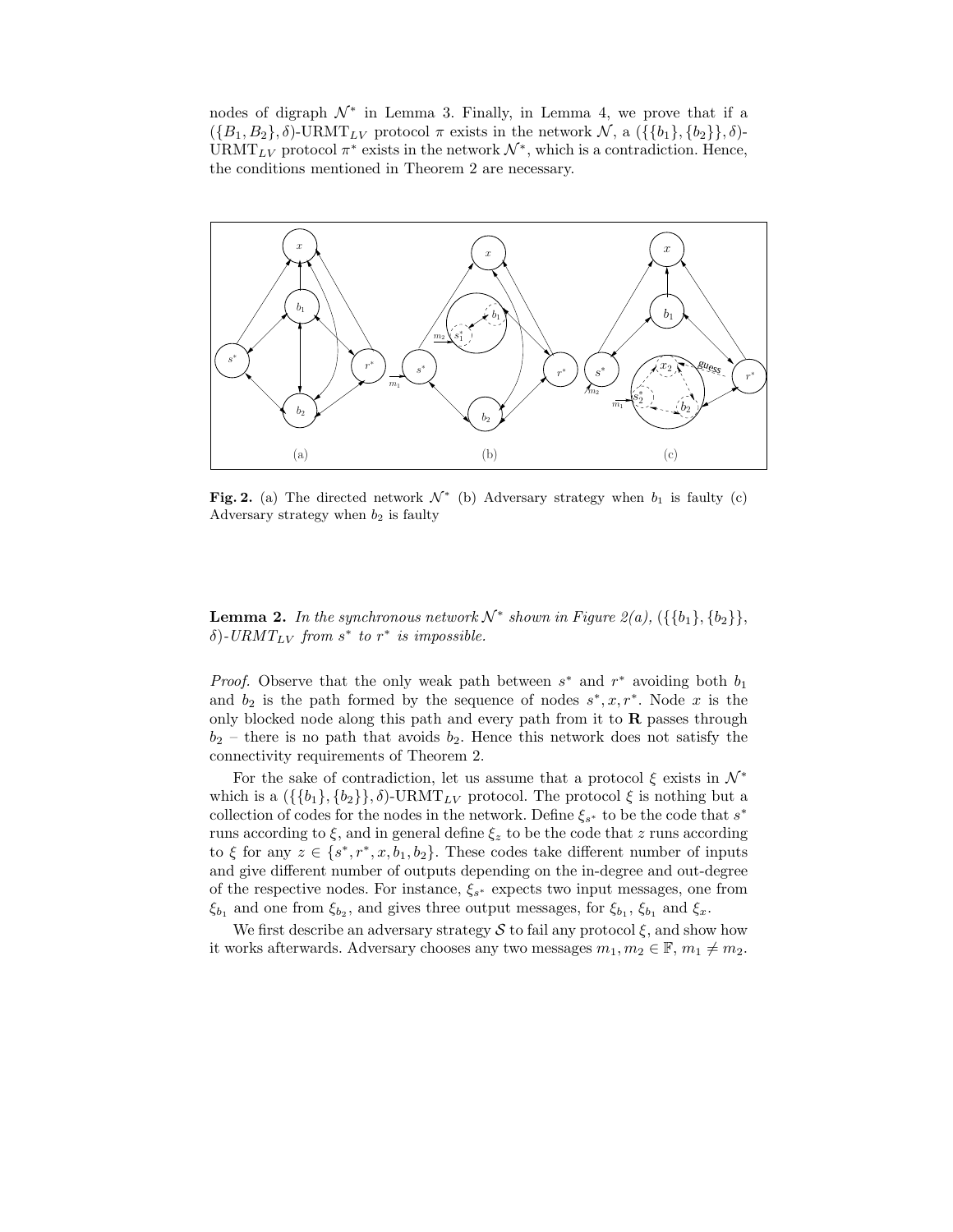When  $s^*$  intends to send  $m_i$ , adversary corrupts the node  $b_i$ <sup>11</sup> and snaps all communication with the nodes  $b_{\overline{i}}$ , x and  $s^*$ .

When adversary corrupts  $b_1$ , it simulates a system  $\mathcal{T}_1$  consisting of nodes  $b_1$ and  $s_1^*$  as shown in the large circle in Figure 2(b). In  $\mathcal{T}_1$ , the node  $b_1$  runs the code  $\xi'_{b_1}$  and  $s_1^*$  runs the code  $\xi'_{s^*}$ , where  $\xi'_{b_1}$  and  $\xi'_{s^*}$  are same as  $\xi_{b_1}$  and  $\xi_{s^*}$ respectively, except that they always take NULL as input from  $b_2$ . Also, at the beginning of the execution,  $\xi'_{s^*}$  (the code running at  $s_1^*$ ) is given the message  $m_2$ . The system  $\mathcal{T}_1$  is well defined and would continue to run as long as in every round  $\xi'_{b_1}$  can be provided with the inputs it expects from  $\xi_{r^*}$ . To achieve this, the message which  $r^*$  sends to  $b_2$  in round  $l-1$  is given as input to  $\xi'_{b_1}$  in the round l. Finally, whatever is output by  $\xi'_{b_1}$  intended for  $\xi_{r^*}$  in the round l is sent to  $r^*$ .

When adversary corrupts  $b_2$ , it simulates a system  $\mathcal{T}_2$  consisting of nodes  $b_2$ ,  $x_2$  and  $s_2^*$  as shown in the large circle in Figure 2(c). In  $\mathcal{T}_2$ , the node  $b_2$  runs the code  $\xi''_{b_2}$ ,  $s_2^*$  runs the code  $\xi''_{s^*}$  and  $x_2$  runs the code  $\xi''_x$ , where  $\xi''_{b_2}$ ,  $\xi''_{s^*}$  and  $\xi''_x$ are same as  $\xi_{b_2}, \xi_{s^*}$  and  $\xi_x$  respectively, except that they always take NULL as input from  $b_1$ . Also, at the beginning of the execution,  $\xi''_{s^*}$  (the code running at  $s_2^*$ ) is given the message  $m_1$ . The system  $\mathcal{T}_2$  is well defined and would continue to run as long as in every round  $\xi_{b_2}''$  and  $\xi_x''$  can be provided with the inputs they expect from  $\xi_{r^*}$ . To achieve this, the message which  $r^*$  sends to  $b_2$  in round  $l-1$ is given as input to  $\xi_{b_2}''$  in the round l. On the other hand,  $\xi_x''$  is given a random *message* as input from  $\xi_{r^*}$  in every round <sup>12</sup>. Finally, whatever is output by  $\xi''_{b_2}$ intended for  $\xi_{r^*}$  in the round l is sent to  $r^*$ .

With the adversary strategy  $S$ , we show how the protocol  $\xi$  cannot be a valid  $\{\{b_1\}, \{b_2\}\}\text{-}\text{URMT}_{LV}$  protocol. In an execution  $E_i$  of the protocol  $\xi$ , let the coin tosses used by a code  $\tau$  be denoted by  $c_i(\tau)$ . We consider two executions of ξ:

- 1. Execution  $E_1$ :  $s^*$  chooses to send  $m_1$ . Adversary corrupts  $b_1$  and simulates the system  $\mathcal{T}_1$ , as described earlier.  $r^*$  outputs  $m_1$ . <sup>13</sup>
- 2. Execution  $E_2$ :  $s^*$  chooses to send  $m_2$ . Adversary corrupts  $b_2$  and simulates the system  $\mathcal{T}_2$ . The coin tosses used by various codes in this execution are such that  $c_2(\xi_{s^*}) = c_1(\xi'_{s^*})$ ,  $c_2(\xi''_{s^*}) = c_1(\xi_{s^*})$ ,  $c_2(\xi''_x) = c_1(\xi_x)$ ,  $c_2(\xi_{b_1}) = c_2(\xi_{b_2})$  $c_1(\xi'_{b_1}), c_2(\xi''_{b_2}) = c_1(\xi_{b_2}),$  and  $c_2(\xi_{r^*}) = c_1(\xi_{r^*})$ <sup>14</sup>. Also, the *random message* input to  $\xi''_x$  in every round (as input from  $\xi_{r^*}$ ) matches exactly with the message  $r^*$  sends to  $x$  in that round.

 $11$  Recall that we have assumed that the adversary knows the message sender chooses to send to the receiver.

 $12$  Note that, since node x is not corrupt, adversary does not have access to the messages  $r^*$  sends to x.

 $^{13}$  For  $\xi$  to be a valid protocol, such an execution exists.

<sup>&</sup>lt;sup>14</sup> Since x does not have a strong path to  $r^*$ , it does not have any effect on the outcome of the protocol. Hence its coin tosses do not matter.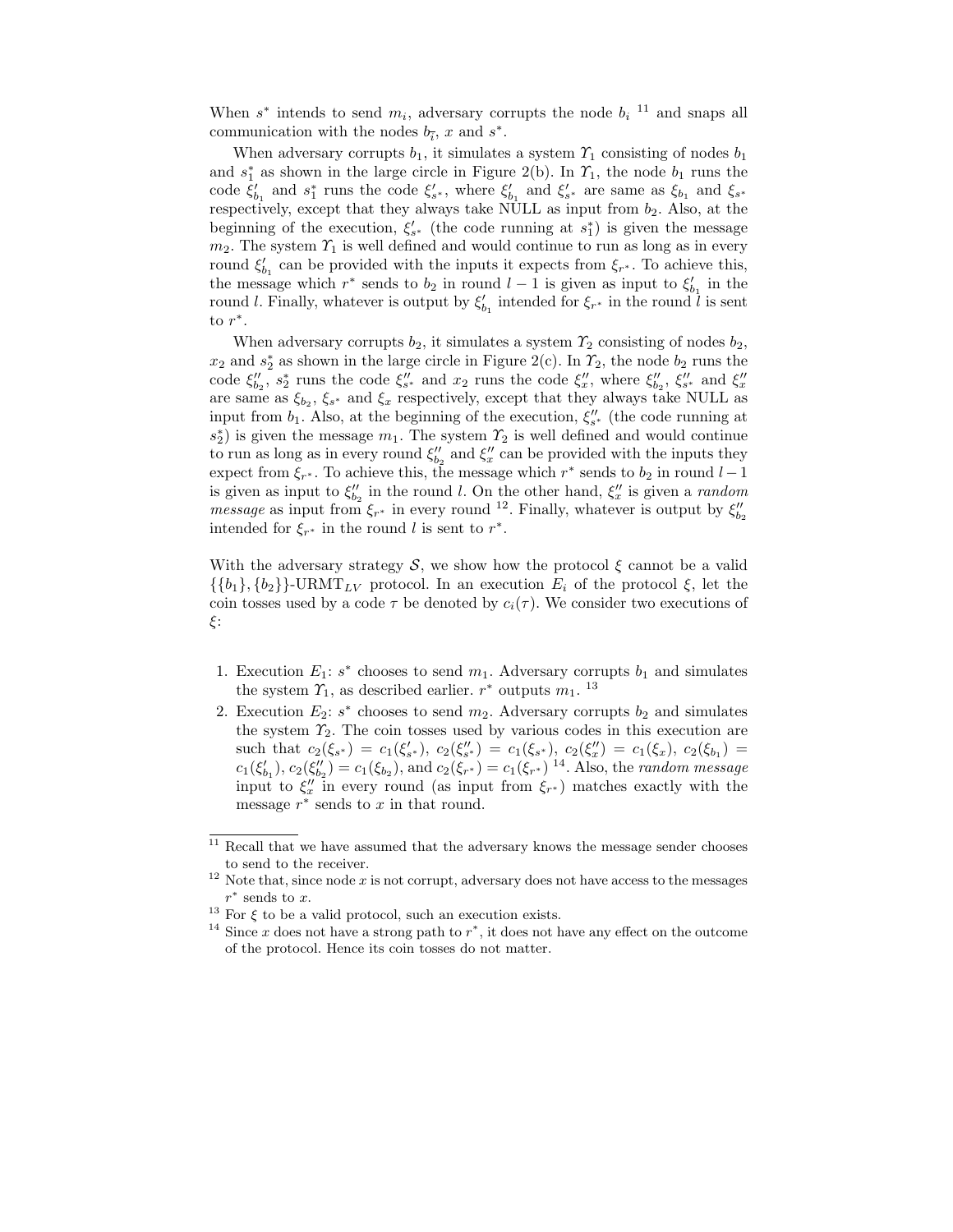The coin tosses of  $r^*$  as well as the messages received by it in execution  $E_2$ are same as that in  $E_1$ . Hence  $r^*$  outputs  $m_1$  in an execution where  $s^*$  chose to send message  $m_2$ , implying that  $\xi$  cannot be a valid URMT<sub>LV</sub> protocol. □

**Lemma 3.** The set of nodes V in the network  $\mathcal N$  can be partitioned into 5 disjoint sets  $S^*, R^*, B'_1, B_2$  and X' such that  $S \in S^*, R \in R^*$  and an edge exists from a node in  $L[i]$  to a node in  $L[j]$  only if  $(l[i], l[j]) \in \mathcal{E}^*$  where  $L =$  $[S^*, R^*, B'_1, B_2, X']$  and  $\mathbf{l} = [s^*, r^*, b_1, b_2, x]$  are two ordered lists,  $\mathbf{l}[i]$  (resp.  $\mathbf{L}[i]$ ) denotes the  $i^{th}$  element of the list  $\mathbf{l}$  (resp.  $\mathbf{L}$ ).

*Proof.* In the network N, every weak path between S and R avoiding  $B_1 \cup B_2$ has at least one node w such that every strong path from  $w$  to  $\bf{R}$  passes through  $B_2$ .

We partition the non-faulty nodes  $H = V \setminus \{B_1 \cup B_2\}$  into 3 disjoint sets  $R^*$ ,  $S^*$  and X defined as follows:  $R^* = \{w \mid w \in H \text{ and } \exists \text{ a weak path } p\}$ between w and  $\bf{R}$  s.t all the nodes in p have a strong path to  $\bf{R}$  avoiding nodes in  $B_2$ ;  $S^* = \{w \mid w \in H \setminus R^* \text{ and } w \text{ has a strong path to } \mathbf{R} \text{ avoiding } B_2\}$ ; and  $X = H \setminus \{S^* \cup R^*\}.$  Clearly,  $\mathbf{R} \in R^*$  and  $\mathbf{S} \in S^*$ . Moreover, if any node  $w \in X$ has a strong path to  $\mathbf{R}$ , it passes through some node in  $B_2$ . We now divide the set  $B_1$  into two disjoint sets namely:  $B'_1$  and  $B_1^X$ .  $B'_1 = \{u \mid u \in B_1 \text{ and } u \text{ has a }$ strong path to **R** avoiding  $B_2$ .  $B_1^X = B_1 \setminus B'_1$ . We consider the two sets X and  $B_1^X$  together as a set X', i.e.,  $X' = X \cup B_1^X$ .

It trivially follows from the definitions above that  $\frac{A}{A}(u,v) \in \mathcal{E}$  such that  $u \in X'$  and  $v \in S^* \cup R^* \cup B'_1$ , otherwise there would be a path from a node in  $X'$  to  $\bf{R}$  avoiding  $B_2$ . Also, there cannot exist any directed edge between a node in  $S^*$  and a node in  $R^*$ . Note that the only edges missing from  $\mathcal{N}^*$  are  $(x, s^*), (x, r^*), (x, b_1)$  and  $(s^*, r^*), (r^*, s^*)$ ). ⊓⊔

**Lemma 4.** If a  $({B_1, B_2}, \delta)$ -URMT<sub>LV</sub> protocol  $\pi$  exists from S to R in the network N, a  $({\{b_1\}, \{b_2\}\}, \delta)$ -URM $T_{LV}$  protocol  $\pi^*$  exists from  $s^*$  to  $r^*$  in the  $network N^*$ .

This lemma can be proved using standard simulation techniques, hence we do not give a proof here.

From Lemma 2 we know that  $({\{\{b_1\}, \{b_2\}\}, \delta)}$ -URMT<sub>LV</sub> is impossible from  $s^*$ to  $r^*$  in the network  $\mathcal{N}^*$  – we arrive at a contradiction regarding the existence of  $\pi$ . Hence, the conditions mentioned in Theorem 2 are necessary.

# 4 Characterizing asynchronous networks for  $(A, \delta)$ -URM $T_{MC}$

We now study the second variant of URMT – Monte Carlo URMT – in asynchronous networks. We refer to this variant as  $(A, \delta)$ -URMT<sub>MC</sub>, formally defined in Definition 1. In a manner similar to the previous section, we first provide a reduction that allows us to work with two-sized adversary structures.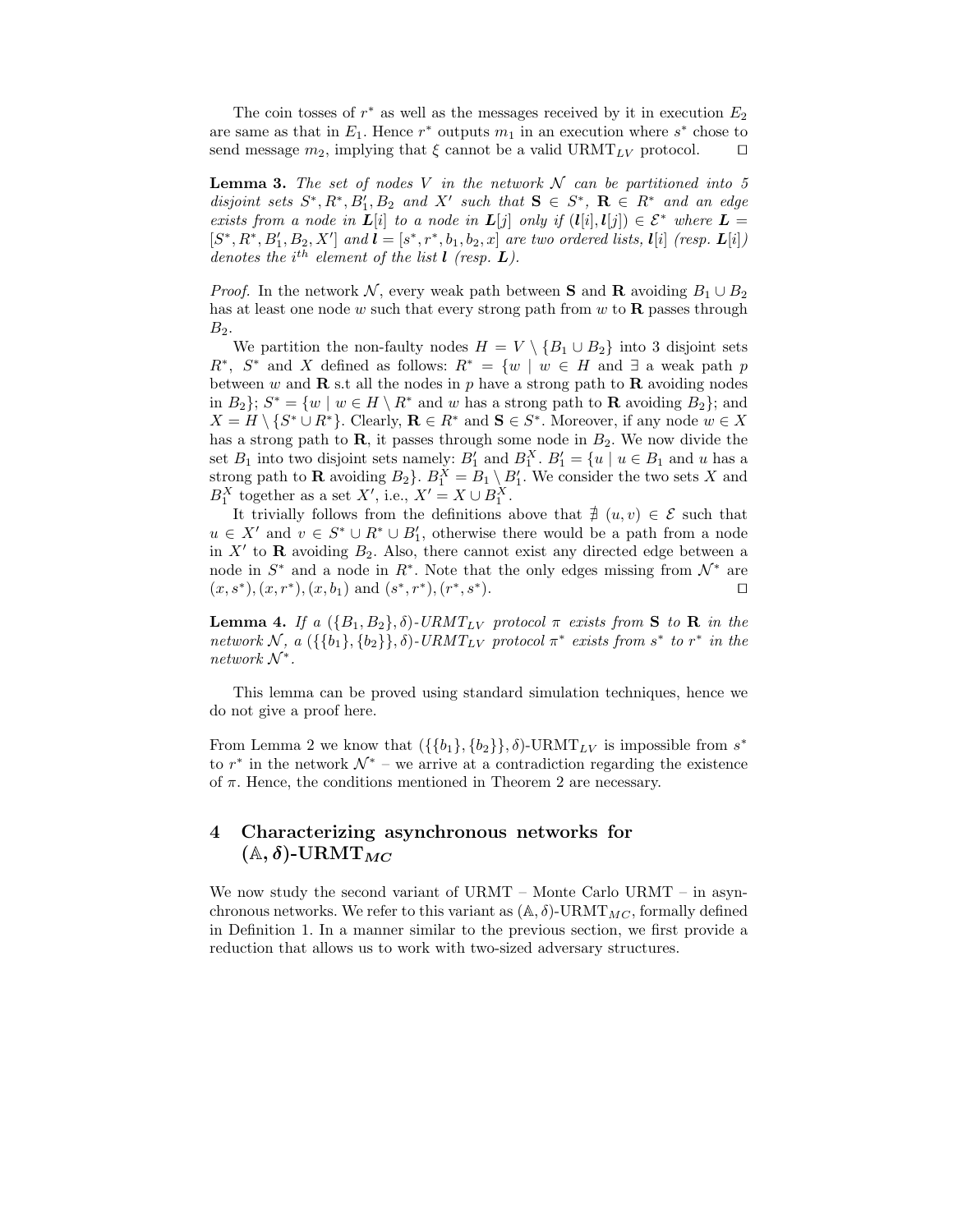**Theorem 3.** In a directed asynchronous network  $N$ ,  $(A, \delta)$ -URMT<sub>MC</sub> protocol is possible if and only if for every adversary structure  $A \subseteq A$  such that  $|A| = 2$ ,  $(\mathcal{A}, \delta)$ -URMT<sub>MC</sub> protocol is possible.

Proof. Necessity: Obvious. Sufficiency: The proof takes an approach similar to the one taken in the proof of Theorem 1. However, since the network is asynchronous, the way we build a protocol tolerating larger sized adversary structure from protocols tolerating smaller sized ones changes.

Let  $f \in \mathbb{F}$  be any element **S** intends to send to **R**. Consider A and its three subsets  $A_1, A_2$  and  $A_3$  as described in Theorem 1. For  $i \in \{1, 2, 3\}$ , let  $Z_i$  be an  $(\mathcal{A}_i, \frac{\delta}{2})$ -URMT<sub>MC</sub> protocol which can be constructed easily by repeating an  $(\mathcal{A}_i, \delta)$ -URMT<sub>MC</sub> protocol sufficiently many times, keeping S's input same. The protocol  $\eta$  which is an  $(\mathcal{A}, \delta)$ -URMT<sub>MC</sub> protocol (as proved in the following lemma) is constructed as follows:

- − For each  $i \in \{1, 2, 3\}$ , sub-protocols  $Z_i$  are run in parallel on f.
- $-$  **R** waits until two of the three  $Z_i$  sub-protocols terminate with same output and outputs that as the message.

⊓⊔

**Lemma 5.** For the directed asynchronous network  $N$ , the protocol  $\eta$  constructed above is an  $(A, \delta)$ -URMT<sub>MC</sub> protocol.

*Proof.* Any set  $B \in \mathcal{A}$  is present in at least two subsets among  $A_1, A_2$  and  $A_3$ ; say the two subsets are  $A_2$  and  $A_3$ . Hence the two sub-protocols  $Z_2$  and  $Z_3$ terminate with the correct output with at least  $1-\frac{\delta}{2}$  probability each. As **R** waits until two of the three  $Z_i$  sub-protocols terminate with same output,  $\eta$  fails only if at least one of  $Z_2$  and  $Z_3$  terminates with an incorrect message or does not terminate at all. Since this happens with at most  $1 - (1 - \frac{\delta}{2})^2$  probability,  $\eta$ is an  $(\mathcal{A}, \delta - \frac{\delta^2}{4})$  $\frac{\Sigma^2}{4}$ )-URMT<sub>MC</sub>, i.e., an  $(\mathcal{A}, \delta)$ -URMT<sub>MC</sub> protocol. □

Having reduced the problem of  $\text{URMT}_{MC}$  in an asynchronous network tolerating an adversary structure to the problem of  $\text{URMT}_{MC}$  tolerating all its 2-sized subsets, we now proceed to characterize directed asynchronous networks in which URMT<sub>MC</sub> tolerating adversary structure  $A = \{B_1, B_2\}$  is possible (where  $B_1, B_2 \subseteq V \setminus {\{S, R\}}$ ).

**Theorem 4.** In a directed asynchronous network  $N$ ,  $(A, \delta)$ -URMT<sub>MC</sub> protocol is possible if and only if for each  $\alpha \in \{1,2\}$ , there exists a weak path  $q_{\alpha}$  avoiding nodes in  $B_1 \cup B_2$  such that every node u along the path  $q_\alpha$  has a strong path to **R** avoiding all nodes in  $B_{\overline{\alpha}}$ . (Paths  $q_1$ ,  $q_2$  need not be distinct.)

We give the sufficiency and the necessity proofs in the following sub-sections.

### 4.1 Sufficiency

The protocol for the sufficiency proof of above theorem is constructed in a manner similar to the synchronous Las Vegas protocol  $\Pi$  in Section 3.1. However, there are some important differences which will become evident in due course.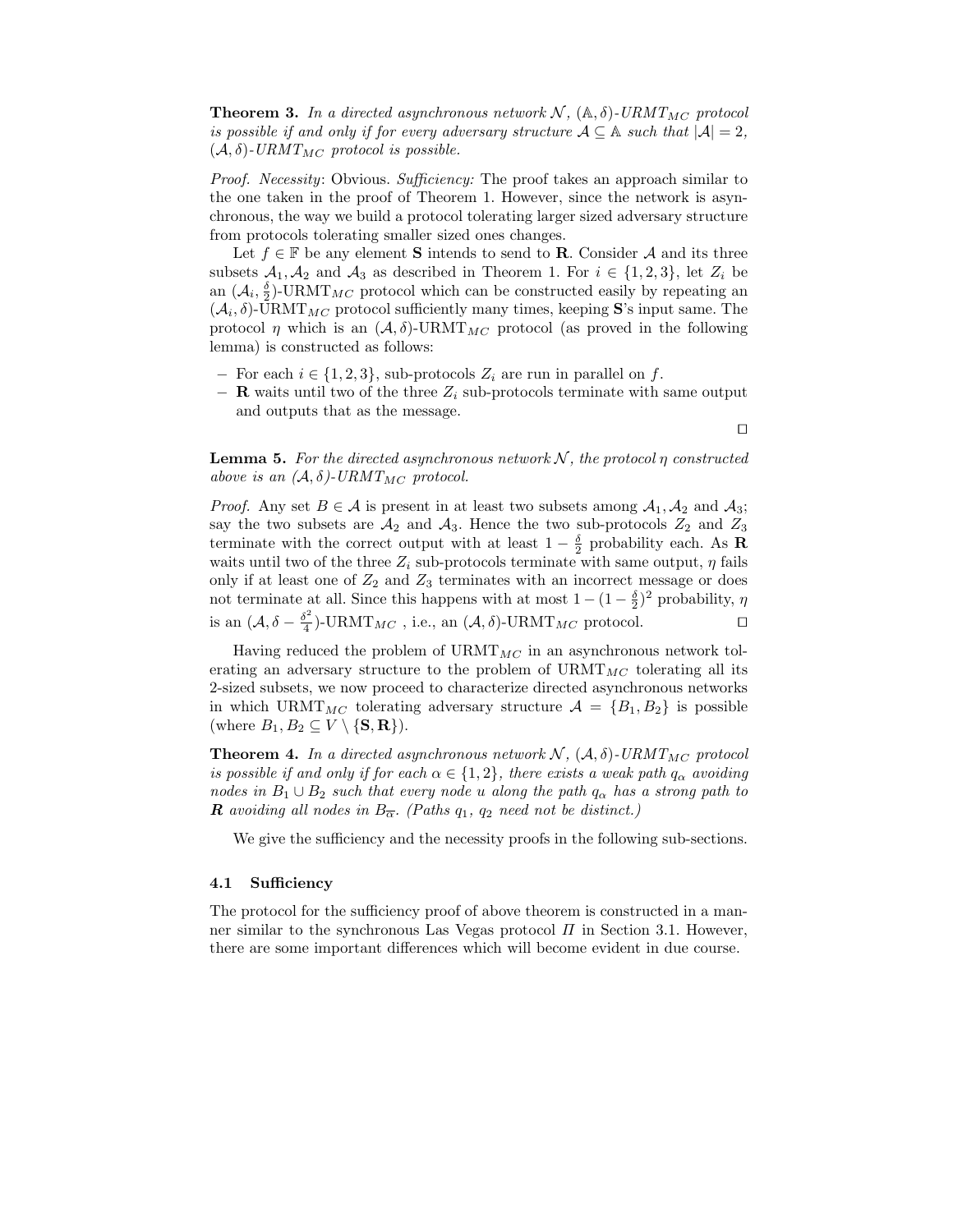For a directed asynchronous network  $\mathcal{N}$ , which satisfies the conditions given in Theorem 4, we show how to construct a protocol  $\zeta$  tolerating the adversary structure  $\mathcal{A} = \{B_1, B_2\}$ . Let m be the message **S** intends to send. If either  $q_1$  or  $q_2$  is a strong path from **S** to **R**, **S** trivially sends m along that path, and **R** is bound to receive it. When this is not the case, we construct two sub-protocols  $\zeta_1$  and  $\zeta_2$ . For each  $i \in \{1,2\}$ , sub-protocol  $\zeta_i$  uses the honest weak path  $q_i$ . As usual, we give a construction of  $\zeta_1$  in Algorithm 2, and the construction of  $\zeta_2$  follows by symmetry. Once again, we note that the weak path  $q_1$  can be represented as  $y_0, u_1, y_1, \ldots, u_n, y_n, u_{n+1}$  for some  $n > 0$ , where  $y_0$  denotes **S** and  $u_{n+1}$  denotes **R**, as explained in Subsection 2.2.

**1. S** sends m to  $u_1$  along  $q_1$ . For  $1 \leq k \leq n$ , node  $y_k$  chooses  $3^k$  random keys namely  $K_{k,1}, K_{k,2}, \ldots, K_{k,3^k}$  and sends those to  $u_k$  and  $u_{k+1}$  along  $q_1$ .

**2.** Node  $u_1$  waits for m to arrive from **S** and keys  $K_{1,1}$ ,  $K_{1,2}$ ,  $K_{1,3}$  to arrive from  $y_1$ . It calculates  $(\psi_{1,1}, \phi_{1,1}) = \chi(m; K_{1,1}, K_{1,2}, K_{1,3}) = (m + K_{1,1}, (m + K_{1,1}) \cdot K_{1,2} + K_{1,3})$ and sends it to  **along a strong path avoiding**  $B_2$ **.** 

For  $1 < k \leq n$ ,  $u_k$  waits for  $3^{k-1}$  keys to arrive from  $y_{k-1}$  and  $3^k$  keys to arrive from  $y_k^{-1}$ . It authenticates the keys received from  $y_{k-1}$  with the keys received from  $y_k$  and sends it to **R** along a strong path avoiding  $B_2$ . Formally,  $u_k$  calculates  $(\psi_{k,j}, \phi_{k,j}) =$  $\chi(K_{k-1,j}; K_{k,3j-2}, K_{k,3j-1}, K_{k,3j})$  for all  $1 \leq j \leq 3^{k-1}$ .

**3. R** waits for  $\{K'_{n,1}, K'_{n,2}, \ldots, K'_{n,3^n}\}$  to arrive from  $y_n$ .

for  $k$  in  $n$  to 2 do

**R** waits until it receives  $\forall j$   $1 \leq j \leq 3^{k-1}$ ,  $(\psi'_{k,j}, \phi'_{k,j})$  from  $u_k$  <sup>2</sup>.

If **R** does receive, it verifies  $\forall j$  whether  $\phi'_{k,j} \stackrel{?}{=} \psi'_{k,j} \cdot K'_{k,3j-1} + K'_{k,3j}$ . If the verification fails for any j,  $\bf{R}$  concludes that ' $B_1$  is faulty' and stops. Otherwise, **R** recovers  $K'_{k-1,j}$  as  $\psi'_{k,j} - K_{k,3j-2}$ , for every j. end for

If at the end of the loop **R** has recovered  $K'_{1,1}$ ,  $K'_{1,2}$  and  $K'_{1,3}$ , then **R** waits to receive  $(\psi'_{1,1}, \phi'_{1,1})$  and verifies if  $\phi'_{1,1} \stackrel{?}{=} \psi'_{1,1} \cdot K'_{1,2} + K'_{1,3}$ . If the verification passes, **R** recovers  $m_1 = \psi'_{1,1} - K'_{1,1}$  as the message; otherwise it concludes that 'B<sub>1</sub> is faulty'.

# **Algorithm 2:** Sub-protocol  $\zeta_1$

The sub-protocols  $\zeta_1$  and  $\zeta_2$  are run in parallel in the asynchronous network  $\mathcal N$ . Based on the outcomes of these protocols, **R** takes one of the following actions:

<sup>&</sup>lt;sup>1</sup> As the weak path  $q_1$  does not contain any faulty nodes, every  $u_k$  receives the field elements eventually.

<sup>&</sup>lt;sup>2</sup> As these field elements are delivered along faulty paths, they may never arrive. However, since  $\zeta_1$  and  $\zeta_2$  are run in parallel (as mentioned in the sequel) and **R** waits for only one of them to terminate, the protocol  $\zeta$  always terminates.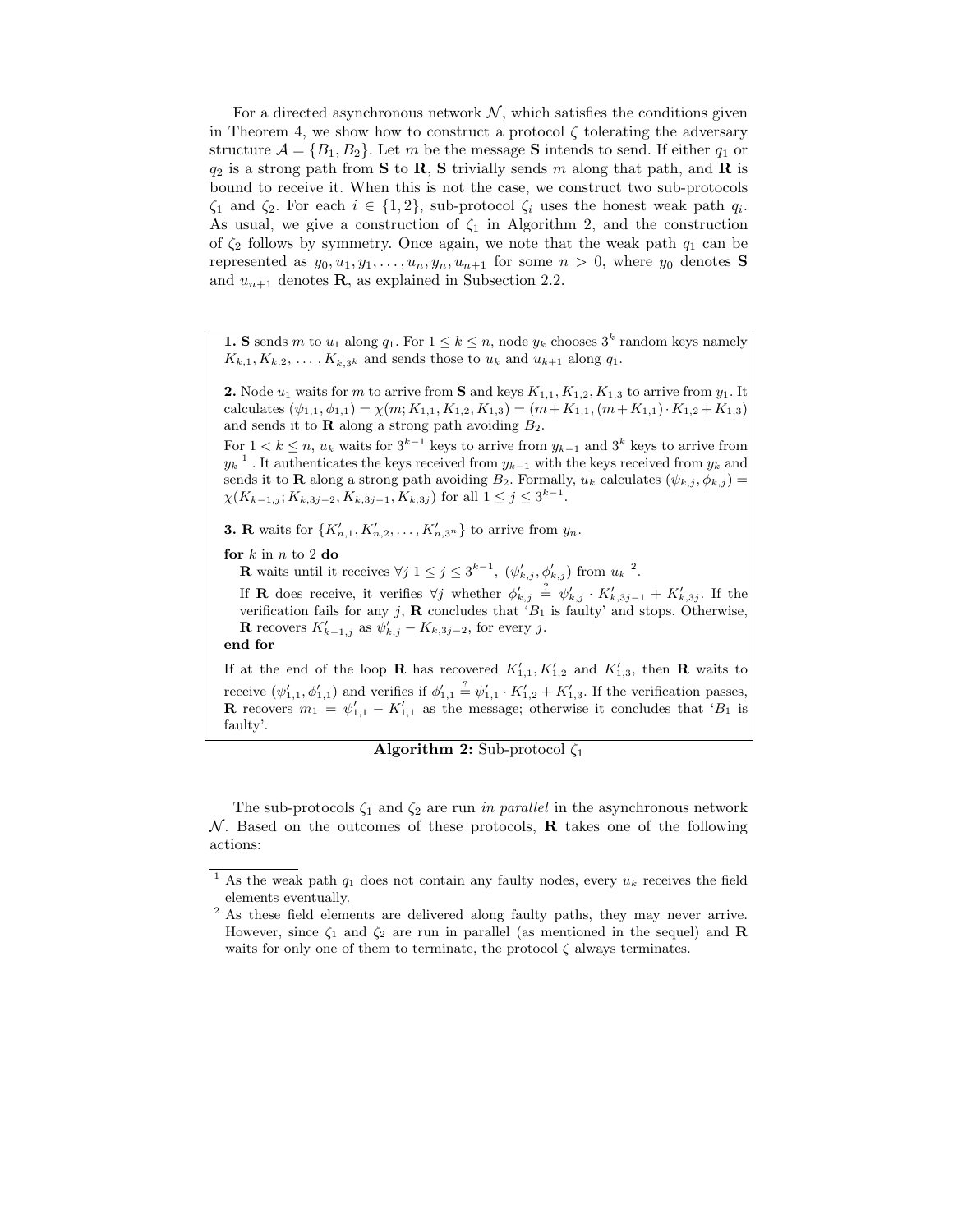- − For some  $i \in \{1,2\}$ , if **R** detects that  $B_i$  is faulty during the run of  $\zeta_i$ , it waits for  $\zeta_{\overline{i}}$  to terminate and outputs  $m_{\overline{i}}$  as the message.
- $-$  For some *i*, if **R** recovers  $m_i$  through  $\zeta_i$ , it outputs that as the message without waiting for the sub-protocol  $\zeta_{\bar{i}}$  to terminate.

This completes the description of  $\zeta$ .

**Proof of Correctness:** We analyse the protocol case wise: (a) For some  $i$ , **R** detects that  $B_i$  is faulty during the run of  $\zeta_i$  and outputs what it recovers from  $\zeta_{\overline{i}}$ . For each i, none of the nodes in  $B_i$  participate in the sub-protocol  $\zeta_{\overline{i}}$ . Therefore, some verification fails during  $\zeta_i$  only if  $B_i$  is faulty. Hence,  $\zeta_{\bar{i}}$  is bound to terminate with  $m_{\bar{i}} = m$ . (b) For some *i*, **R** recovers  $m_i$  through  $\zeta_i$ . Probability that  $m_i \neq m$  is at most  $\frac{1}{\mathbb{F}}$ . Hence, **R**'s output is correct with probability at least  $\frac{F|-1}{F}$ . This implies that  $\zeta$  is an  $(\mathcal{A}, \frac{1}{|F|})$ -URMT<sub>MC</sub> protocol.

### 4.2 Necessity

Let  ${\mathcal N}$  be an asynchronous network that does not satisfy the condition of Theorem 4. We show that in such a network  $({B_1, B_2}, \delta)$ -URMT<sub>MC</sub> from **S** to **R** is impossible. Without loss of generality, we assume that the sets  $B_1$  and  $B_2$  are disjoint and path  $q_1$  is not present between **S** and **R** in N (reasons for these assumptions were stated in Section 3.2). Hence, every weak path between S and **R** avoiding  $B_1 \cup B_2$  has at least one node w such that every strong path from w to **R** passes through  $B_2$ .

We again consider the simple network  $\mathcal{N}^* = (V^*, \mathcal{E}^*)$  shown in Figure 2(a) consisting of five nodes  $s^*, r^*, b_1, b_2$  and x, where  $s^*$  is the sender and  $r^*$  is the receiver. However, this time the edges between nodes are asynchronous. We show that  $({\lbrace b_1 \rbrace}, \lbrace b_2 \rbrace}, \delta)$ -URMT<sub>MC</sub> from  $s^*$  to  $r^*$  is impossible in  $\mathcal{N}^*$  in Lemma 6. We then need to show that the digraph  $\mathcal N$  can be partitioned into disjoint sets whose connectivity properties are similar to the connectivity between nodes of digraph  $\mathcal{N}^*$ , which we have already proved in Lemma 3. Now, if  $(\{B_1, B_2\}, \delta)$ -URMT<sub>MC</sub> from **S** to **R** is possible in N then  $({\{b_1\}, \{b_2\}})$ -URMT<sub>MC</sub> from s<sup>\*</sup> to  $r^*$  is possible in  $\mathcal{N}^*$  (we need not prove this separately as the proof given in Lemma 4 works even when both  $\mathcal N$  and  $\mathcal N^*$  are asynchronous networks), which is a contradiction. This shows that no protocol for  $({B_1, B_2}, \delta)$ -URMT<sub>MC</sub> can exist in the asynchronous network  $\mathcal N$ . Hence, the conditions mentioned in Theorem 4 are necessary.

**Lemma 6.** In the asynchronous network  $\mathcal{N}^*$  shown in Figure 2(a),  $({\lbrace b_1 \rbrace}, \lbrace b_2 \rbrace)$ , δ)-URMT<sub>MC</sub> (δ < 1/2) from  $s^*$  to  $r^*$  is impossible.

*Proof.* For the sake of contradiction, let us assume that a protocol  $\tau$  exists in  $\mathcal{N}^*$  which is a  $(\{\{b_1\}, \{b_2\}\}, \delta)$ -URMT<sub>MC</sub> protocol from  $s^*$  to  $r^*$ . Following the proof of Lemma 2, we define  $\tau_z$  to be the code that node z runs according to  $\tau$ , for  $z \in \{s^*, r^*, x, b_1, b_2\}$ . We describe an adversary strategy to fail protocol  $\tau$ . Firstly, adversary fixes a schedule  $\mathcal{D}$  – messages in the network are always exchanged according to this schedule (since the network is asynchronous, adversary can do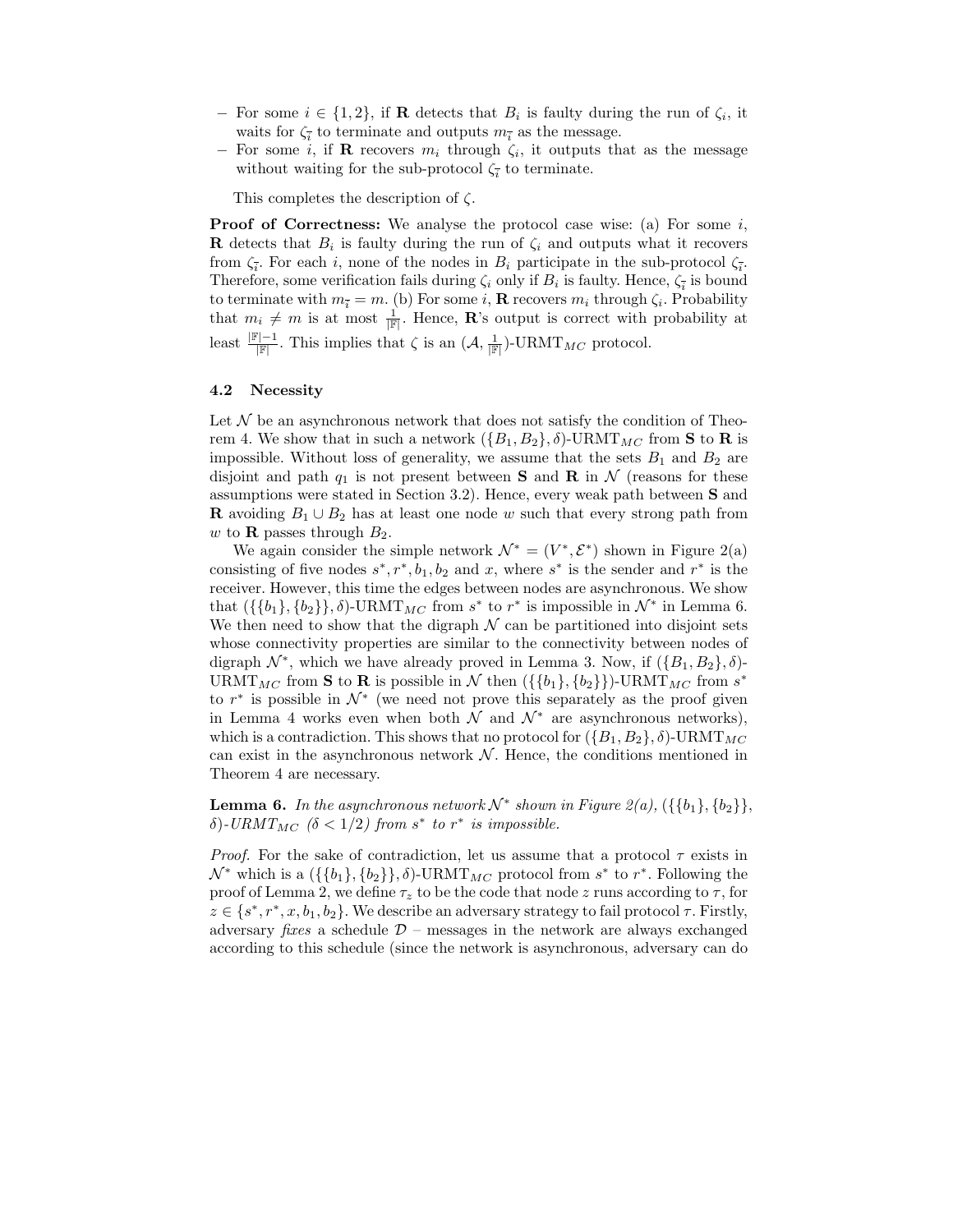this). It chooses any two messages  $m_1, m_2 \in \mathbb{F}, m_1 \neq m_2$ . When s<sup>\*</sup> intends to send  $m_i$ , it corrupts the node  $b_i$ <sup>15</sup>, for  $i \in \{1, 2\}$ .

When adversary corrupts  $b_2$ , it simply fail-stops this node. Since  $\tau$  is a URMT<sub>MC</sub> protocol, when  $s^*$  chooses to send  $m_2$  and the node  $b_2$  is fail-stopped, there must exist a finite time instant T such that  $r^*$  outputs  $m_2$  before instant T with probability at least  $1/2$ . Now, when adversary corrupts  $b_1$ , it delays all the outgoing messages from  $b_2$  beyond the time instant T. Additionally, it simulates a system  $\Upsilon$  consisting of nodes  $b_1$  and  $s_1^*$  (in a manner similar to the system  $\gamma_1$  in Lemma 2). In  $\gamma$ , the node  $b_1$  runs the code  $\tau'_{b_1}$  and  $s_1^*$  runs the code  $\tau'_{s^*}$ , where  $\tau'_{b_1}$  and  $\tau'_{s^*}$  are same as  $\tau_{b_1}$  and  $\tau_{s^*}$  respectively, except that they always take NULL as input from  $b_2$ . Also, at the beginning of the execution,  $\tau'_{s^*}$  (the code running at  $s_1^*$  is given the message  $m_2$ . The system  $\gamma$  is well defined and would continue to run as long as  $\tau'_{b_1}$  can be provided with the inputs it expects from  $\tau_{r^*}$ . To achieve this, the message which  $r^*$  sends to  $b_1$  is given as input to  $\tau'_{b_1}$ . Finally, whatever is output by  $\tau'_{b_1}$  intended for  $\tau_{r^*}$  is sent to  $r^*$ .

Let us see how the adversary strategy described above succeeds. When  $s^*$  chooses to send message  $m_2$ , adversary fail-stops  $b_2$ ; this also cuts-off node x from the network. Therefore, only the messages generated by  $s^*$  and  $b_1$  influence the output of  $r^*$ . Nonetheless,  $r^*$  outputs  $m_2$  before time instant T with probability at least  $1/2$ . On the other hand, when  $s^*$  chooses to send message  $m_1$ , adversary delays all the outgoing messages from  $b_2$  beyond the time instant  $T$ , and simulates the system  $\Upsilon$  as described above. As a result, the nodes  $s^*$ , x and  $b_2$  are *cut-off* from the network till time  $T$ . Hence, only the messages generated by  $s_1^*$ and  $b_1$ , which are part of the system  $\gamma$ , constitute the view of  $r^*$  till time  $T$ . Now, since the code  $\tau'_{s^*}$  running at  $s_1^*$  was given the message  $m_2$ , the view of  $r^*$ in this case is indistinguishable from the previous case till time  $T$ . Therefore,  $r^*$ outputs  $m_2$  before time T with probability at least  $1/2$  in this case as well.

Hence,  $\tau$  cannot be a valid URMT<sub>MC</sub> protocol. □

We now state the main result of this paper: synchronous Las Vegas protocols are possible if and only if asynchronous Monte Carlo protocols are.

**Corollary 1.** In a directed network  $\mathcal{N} = (V, \mathcal{E})$ , a synchronous  $(\mathbb{A}, \delta)$ -URMT<sub>LV</sub> protocol exists if and only if a protocol exists for asynchronous  $(A, \delta)$ -URMT<sub>MC</sub>.

*Proof.* Follows from Theorem 1, 2 and 3, 4. □

# 5 Characterizing asynchronous networks for  $(A, \delta)$ -URM $T_{LV}$

In this section we come back to the Las Vegas variant of URMT, this time in asynchronous networks though. As has been the case so far, we can show that working with a two-sized adversary structure is sufficient.

 $^{15}$  Recall that we have assumed that the adversary knows the message sender chooses to send to the receiver.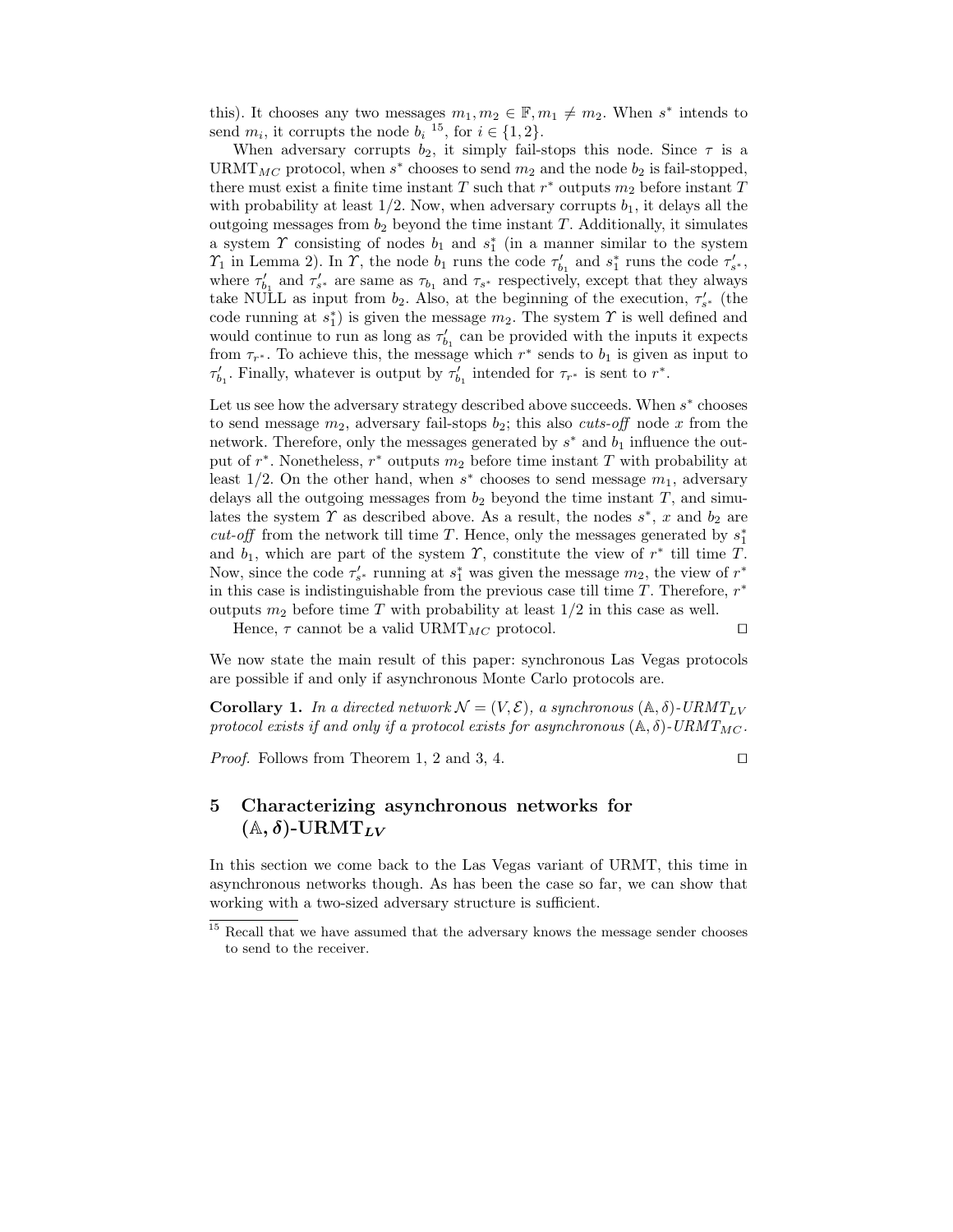**Theorem 5.** In a directed asynchronous network  $N$ ,  $(A, \delta)$ -URMT<sub>LV</sub> protocol is possible if and only if for every adversary structure  $A \subseteq A$  such that  $|A| = 2$ ,  $(\mathcal{A}, \delta)$ -URMT<sub>LV</sub> protocol is possible.

*Proof.* Similar to the proof of Theorem 3, hence omitted. □

For  $\mathcal{A} = \{B_1, B_2\}$ , where  $B_1, B_2 \subseteq V \setminus \{\mathbf{S}, \mathbf{R}\}\)$ , we have the following characterization.

**Theorem 6.** In a directed asynchronous network  $N$ ,  $(A, \delta)$ -URMT<sub>LV</sub> protocol is possible if and only if there exists a strong path from  $S$  to  $R$  avoiding nodes in  $B_1 \cup B_2$ .

*Proof.* Sufficiency: Let m be the message **S** intends to send. Send m to **R** along the strong path avoiding nodes in  $B_1 \cup B_2$ . Since, the path does not contain any corrupt nodes, m is eventually received by  $\mathbf{R}$ . □

We give the necessity proof of the above theorem in the following sub-section.

#### 5.1 Necessity

The proof in this section is along similar lines to the necessity proofs earlier. Let  $\mathcal N$  be a network that does not satisfy the condition mentioned in Theorem 6. We first consider the simple asynchronous network  $\mathcal{N}_1^* = (V_1^*, \mathcal{E}_1^*)$  with  $V_1^* =$  ${s^*, r^*, b_1, b_2}$  and  $\mathcal{E}_1^* = (V_1^* \times V_1^*) \setminus \{(s^*, r^*)\}$  as shown in Figure 3(a) and show that  $({\{b_1\}, \{b_2\}})$ -URMT<sub>LV</sub> from  $s^*$  to  $r^*$  is impossible in Lemma 7. We then show that the digraph  $\mathcal N$  can be partitioned into four disjoint sets whose connectivity properties are similar to the connectivity between nodes of digraph  $\mathcal{N}_1^*$  in Lemma 8. Finally in Lemma 9, we show that if  $(\{B_1, B_2\}), \delta)$ -URMT<sub>LV</sub> from **S** to **R** is possible in N then  $({\{b_1\}, \{b_2\}})\text{-}\text{URMT}_{LV}$  from  $s^*$  to  $r^*$  is possible in  $\mathcal{N}_1^*$ , which is a contradiction. Hence, the conditions mentioned in Theorem 6 are necessary.

**Lemma 7.** In the asynchronous network  $\mathcal{N}_1^*$ ,  $(\{\{b_1\}, \{b_2\}\}, \delta)$ -URMT<sub>LV</sub> from  $s^*$  to  $r^*$  is impossible.

*Proof.* We assume that a protocol  $\kappa$  exists in  $\mathcal{N}_1^*$  which is a  $({{\{b_1\},\{b_2\}\}},\delta)$ -URMT<sub>LV</sub> protocol from  $s^*$  to  $r^*$ . Once again, following the proof of Lemma 2, we define  $\kappa_z$  to be the code that node z runs according to  $\kappa$ , for  $z \in \{s^*, r^*, b_1, b_2\}.$ Also, in an execution  $E_i$  of the protocol  $\kappa$ , let the coin tosses used by a code  $\tau$ be denoted by  $c_i(\tau)$ .

We describe an adversary strategy to fail any protocol  $\kappa$ . Firstly, adversary fixes a schedule  $D$  – messages in the network are always exchanged according to this schedule (since the network is asynchronous, adversary can do this). It chooses any two messages  $m_1, m_2 \in \mathbb{F}$ ,  $m_1 \neq m_2$ . When s<sup>\*</sup> intends to send  $m_i$ , adversary corrupts the node  $b_i$ , for  $i \in \{1,2\}$ . When adversary corrupts  $b_2$ , it simply fail-stops this node. Since  $\kappa$  is a URMT<sub>LV</sub> protocol, there must exist an execution where  $s^*$  chooses to send  $m_2$ , the node  $b_2$  is fail-stopped, still  $r^*$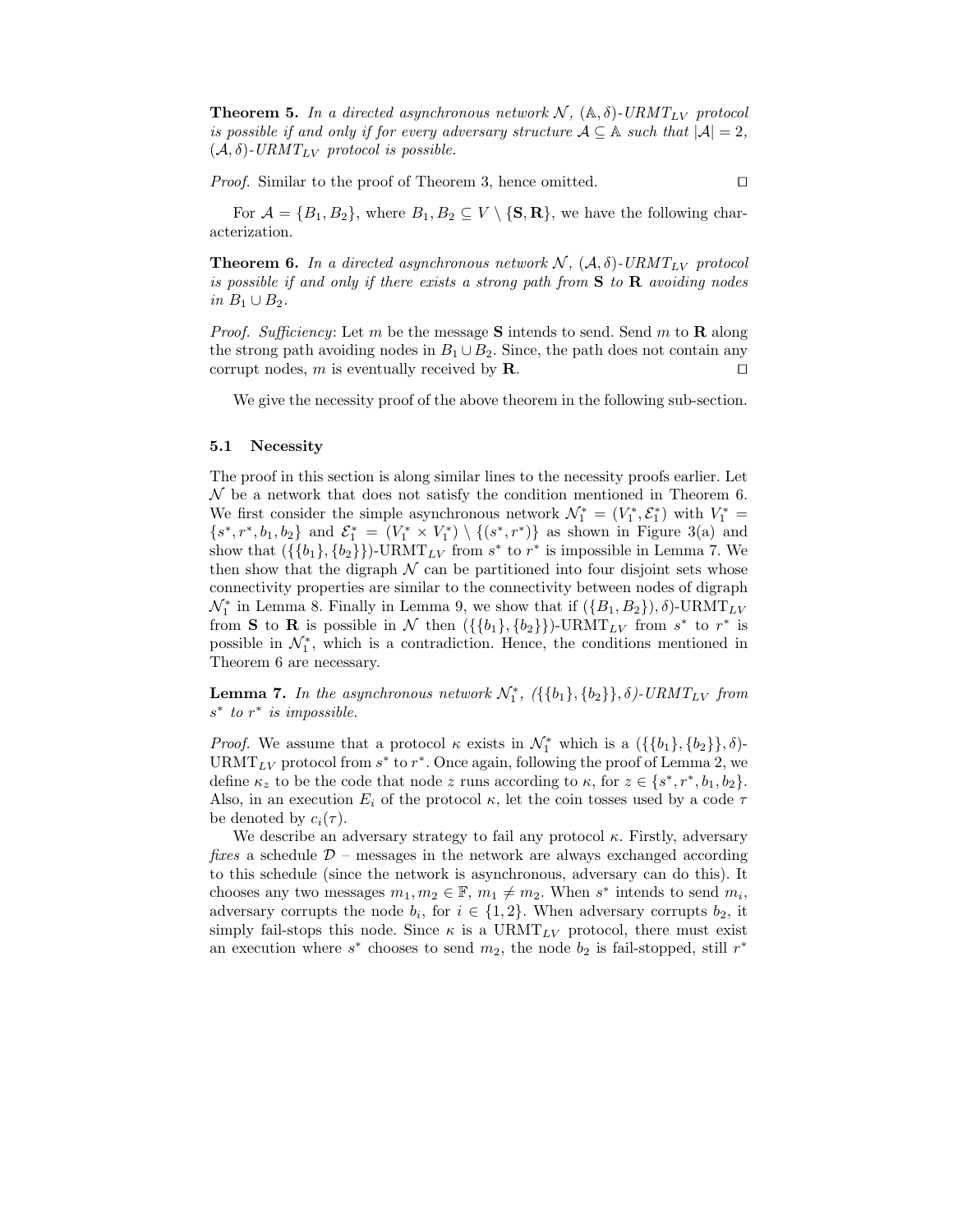

Fig. 3. The directed network  $\mathcal{N}_1^*$ 

outputs  $m_2$ . Let this execution be  $E_2$  (according to our naming convention, the coin tosses of the codes running at  $s^*$  and  $b_1$  in this execution are  $c_2(\kappa_{s^*})$  and  $c_2(\kappa_{b_1})$ , and let the time instant at which  $r^*$  output  $m_2$  be T.

Now, when adversary corrupts  $b_1$ , it delays all the outgoing messages from  $b_2$ beyond the time instant T. Additionally, it simulates a system  $\Delta$  consisting of nodes  $b_1$  and  $s_1^*$ . In  $\Delta$ , the node  $b_1$  runs the code  $\kappa'_{b_1}$  and  $s_1^*$  runs the code  $\kappa'_{s^*}$ , where  $\kappa'_{b_1}$  and  $\kappa'_{s^*}$  are same as  $\kappa_{b_1}$  and  $\kappa_{s^*}$  respectively, except that they always take NULL as input from  $b_2$ . The code  $\kappa'_{s^*}$  is given random messages as input from  $\kappa_{r^*}$  since the messages sent by  $r^*$  to  $s^*$  are not available to the adversary. Also, whatever is output by  $\kappa'_{b_1}$  intended for  $\kappa_{r^*}$  is sent to  $r^*$ . Importantly, at the beginning of the execution,  $\kappa'_{s^*}$  (the code running at  $s_1^*$ ) is given the message  $m_2$  as input.

Let us consider an execution  $E_1$  where  $s^*$  chooses to send  $m_1$  – hence adversary corrupts  $b_1$ , the coin tosses of codes running at simulated nodes  $s_1^*$  and  $b_1$  (in the system  $\Delta$ ) are  $c_2(\kappa_{s^*})$  and  $c_2(\kappa_{b_1})$  respectively, and the random messages given to  $\kappa'_{s^*}$  (the code running at  $s_1^*$ ) as input from  $\kappa_{r^*}$  match exactly with the messages  $r^*$  sends to  $s^*$ . Since the adversary delays all the outgoing messages from  $b_2$  beyond the time instant  $T, r^*$  fails to distinguish whether it is running in  $E_1$  or  $E_2$ . Since it outputs  $m_2$  at time T in execution  $E_2$ , it also outputs  $m_2$ at time T in execution  $E_1$ , where  $s^*$  chose to send  $m_1$ .

Hence,  $\kappa$  is not a valid URMT<sub>LV</sub> protocol. □

We now consider network  $\mathcal{N} = (V, \mathcal{E})$  which does not satisfy the conditions of Theorem 6.

**Lemma 8.** The set of nodes V in the network N can be partitioned into 4 disjoint sets  $S^*, B_1, B_2$  and  $R^*$  such that  $S \in S^*$ ,  $\mathbf{R} \in R^*$  and an edge exists from a node in  $L[i]$  to a node in  $L[j]$  only if  $(l[i], l[j]) \in \mathcal{E}_1^*$ , where  $L = [S^*, B_1, B_2, R^*]$ and  $\mathbf{l} = [s^*, b_1, b_2, r^*]$  are two ordered lists,  $\mathbf{l}[i]$  (resp.  $\mathbf{L}[i]$ ) denotes the i<sup>th</sup> element of the list  $\mathbf{l}$  (resp.  $\mathbf{L}$ ).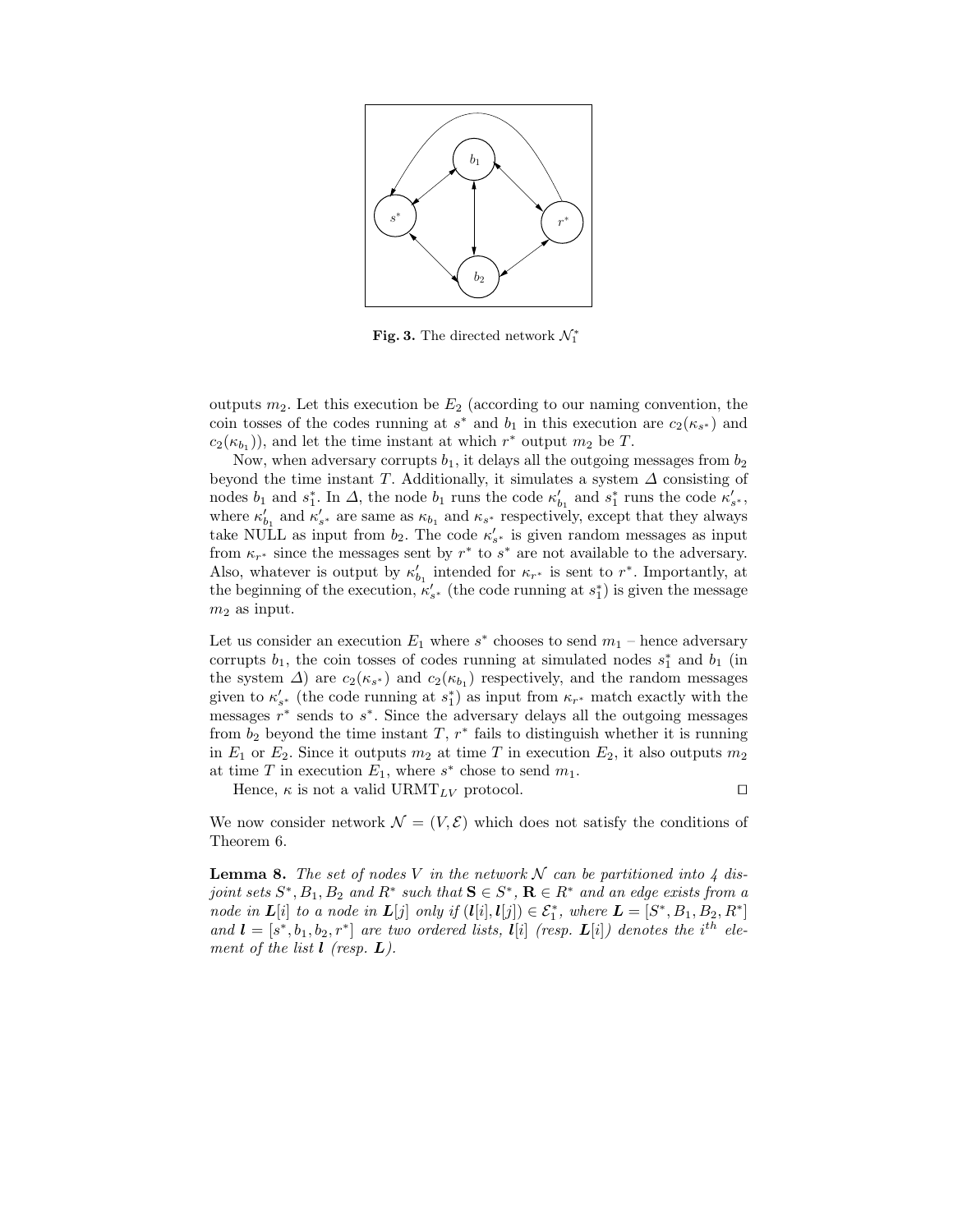*Proof.* We partition the non-faulty nodes  $H = V \setminus \{B_1 \cup B_2\}$  into 2 disjoint sets  $S^*$  and  $R^*$ . Let  $R^*$  denote the set of all nodes in H having a strong path to R avoiding nodes in  $B_1 \cup B_2$ . Let  $S^* = V \setminus \{R^* \cup B_1 \cup B_2\}$ . It is clear that  $\mathbf{R} \in R^*$ and  $S \in S^*$ . Moreover, any node  $u \in S^*$  cannot have an edge to a node in  $R^*$ , otherwise u will become a part of  $R^*$ . Since the only edge missing from  $\mathcal{N}_1^*$  is  $(s^*, r^*)$ , we are done. □

**Lemma 9.** In the directed asynchronous network  $\mathcal{N} = (V, \mathcal{E}), (\{B_1, B_2\}, \delta)$ -URMT<sub>LV</sub> is possible from **S** to **R** only if  $({\{b_1\}, \{b_2\}\}, \delta)$ -URMT<sub>LV</sub> is possible from  $s^*$  to  $r^*$  in the network  $\mathcal{N}_1^*$ .

Proof. Proof is on the lines similar to the proof of Lemma 4, hence omitted.

From Lemma 7 we know that  $({{\{b_1\},\{b_2\}\}},\delta)$ -URMT<sub>LV</sub> is impossible from  $s^*$  to  $r^*$  in the network  $\mathcal{N}_1^*$ . Using Lemma 9, we arrive at a contradiction. Hence, the conditions mentioned in Theorem 6 are necessary.

We now present the second main result of this paper: the minimum connectivity requirements for the case of asynchronous Las Vegas protocols is same as that for perfect protocols.

**Theorem 7.** In a directed synchronous (or asynchronous) network  $\mathcal{N} = (V, \mathcal{E}),$ A-PRMT from S to R is possible if and only if for all  $B_1, B_2 \in \mathbb{A}$  there exists a strong path from S to R avoiding nodes in  $B_1 \cup B_2$ .

*Proof.* Follows from [6]. □

**Corollary 2.** In a directed network  $\mathcal{N} = (V, \mathcal{E})$ , an asynchronous  $(\mathbb{A}, \delta)$ -URMT<sub>LV</sub> protocol exists if and only if a protocol exists for synchronous (or asynchronous) A-PRMT.

*Proof.* Follows from Theorem 5, 6 and 7. □

## 6 Critical edges

We say that an edge is *critical* if its removal renders the graph insufficiently connected for a certain kind of protocol, though before its removal the connectivity was sufficient. While it is known that for perfect protocols the number of critical edges is always  $O(n)$ , we give a family of digraphs with  $\Omega(n^2)$  critical edges for Las Vegas and Monte Carlo variants, which have less connectivity requirements!

In [13], Bhavani et al. proposed a family of digraphs for synchronous  $(t, \delta)$ - $\text{URMT}_{MC}$  with the same lower bound on the number of critical edges. However, their claim is incorrect as shown in the following theorem. For convenience, we first state their family of graphs  $G_t$   $(t > 0)$  here:  $G_t = (V, \mathcal{E}_1 \cup \mathcal{E}_2 \cup \mathcal{E}_3)$ where  $V = \{S, v_1, \ldots, v_{t+1}, u_1, \ldots, u_t, R\}; \; \mathcal{E}_1 = \bigcup_1^{t+1} \{ (S, v_i), (v_i, R) \}; \; \mathcal{E}_2 =$  $\bigcup_{i=1}^{t} \{ (\mathbf{S}, u_i), (\mathbf{R}, u_i) \};$  and  $\mathcal{E}_3 = \bigcup_{i=1}^{t} \{ (u_i, v_1), \dots, (u_i, v_{t+1}) \}$  (see Figure 4(a)).

**Theorem 8.**  $G_t$  has only  $\Theta(n)$  critical edges w.r.t synchronous  $(t, \delta)$ -URMT<sub>MC</sub>.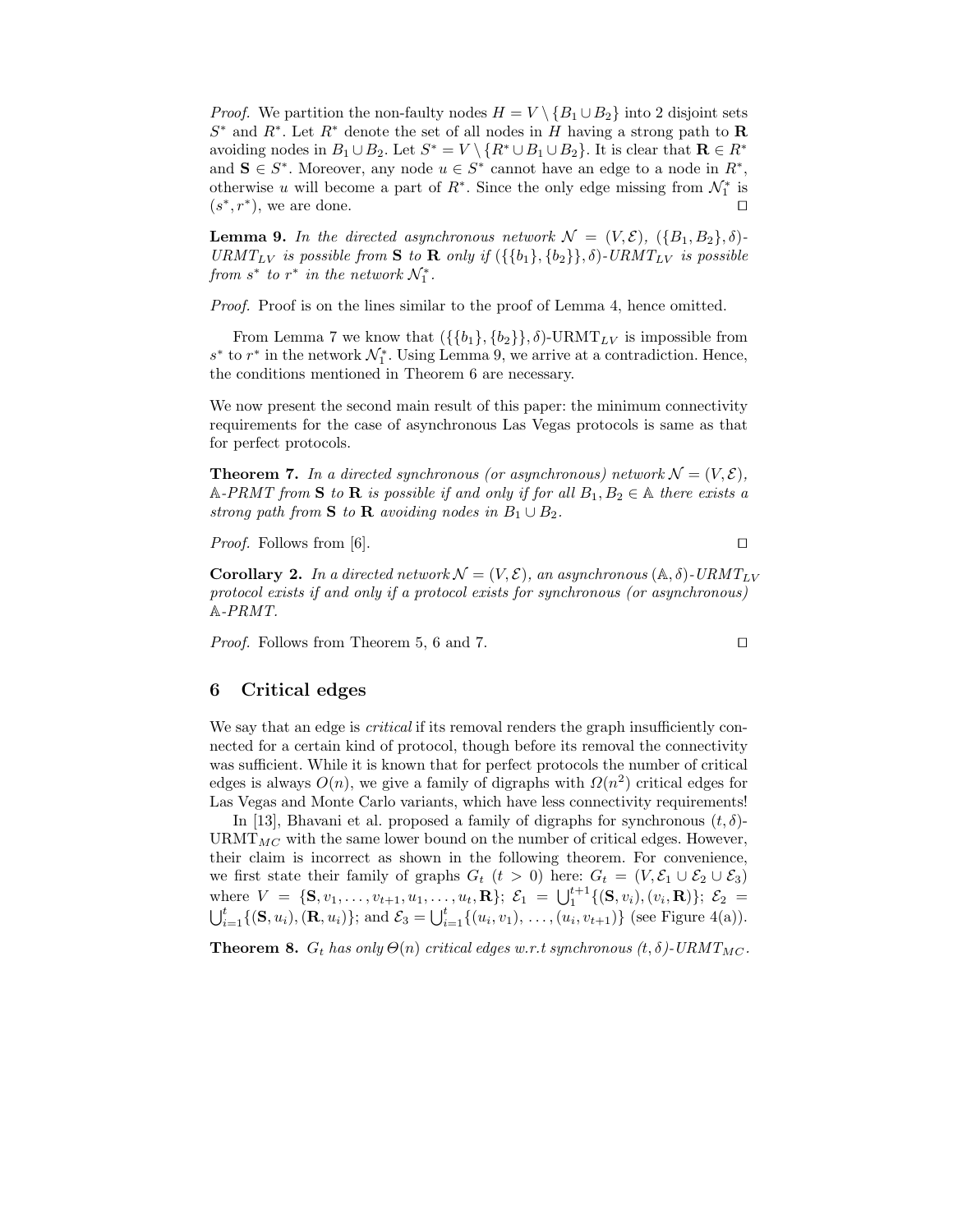

Fig. 4. (a) Graph  $G_t$ , (b) Graph  $H_t$ 

*Proof.* Consider the subgraph  $G'_t$  of  $G_t$  given by  $G'_t = (V, \mathcal{E}_1 \cup \mathcal{E}_2 \cup \mathcal{E}'_3)$ , where  $\mathcal{E}'_3 = \bigcup_{i=1}^t \{(u_i, v_i)\}\.$  According to [13], for  $(t, \delta)$ -URMT<sub>MC</sub> to be impossible in  $G'_{t}$ , there exist  $B_1, B_2$  such that  $|B_1|, |B_2| \leq t$ , and every weak path from **S** to **R** avoiding nodes in  $B_1 \cup B_2$  has at least one node x such that every strong path from x to **R** passes through nodes some nodes in  $B_1$  as well as some nodes in  $B_2$ . We first show that no such sets  $B_1, B_2$  exist for  $G'_t$ .

If there exists a strong path from S to R avoiding nodes in  $B_1 \cup B_2$ , URMT<sub>MC</sub> is trivially possible. Hence,  $\forall i \ 1 \leq i \leq t+1, v_i \in B_1$  or  $v_i \in B_2$ . As  $|B_1|$  +  $|B_2| \leq 2t$ , at least one  $u_i$  has to be honest. Hence the path  $S \rightarrow u_i \leftarrow \mathbf{R}$  is an honest weak path from **S** to **R**, with  $u_i$  having a strong path to **R** via  $v_i$ . For the impossibility of synchronous  $(t, \delta)$ -URMT<sub>MC</sub>, node  $v_i$  must belong to both  $B_1$  and  $B_2$ . This would imply that another  $u_{i'}$   $(i' \neq i)$  is honest and hence  $v_{i'}$  must belong to both  $B_1$  and  $B_2$ . Repeating the inductive arguing for another  $t-2$  times, we can show that  $B_1 = B_2 = \{v_{\alpha_1}, v_{\alpha_2}, \ldots, v_{\alpha_t}\}\$  for some  $\{\alpha_1, \alpha_2, \ldots, \alpha_t\} \subset \{1, 2, 3, \ldots, t+1\}$ . But this leaves a strong honest path from **S** to **R**. Hence, no  $B_1, B_2$  exist such that  $(t, \delta)$ -URMT<sub>MC</sub> is impossible in  $G'_t$ , i.e.,  $(t, \delta)$ -URMT<sub>MC</sub> is possible in  $G'_t$ .

Since  $G'_{t}$  has  $O(n)$  edges, this proves an upper bound of  $O(n)$  on the number of critical edges in  $G_t$ . Hence, the claim in [13] that  $G_t$  has  $\Omega(n^2)$  critical edges is wrong. Moreover, since deleting any one edge  $(\mathbf{S},v_i)$  in  $G_t$  leaves only 2t disjoint weak paths between S and R,  $G_t$  has  $\Omega(n)$  critical edges. It therefore follows that  $G_t$  has  $\Theta(n)$  critical edges. □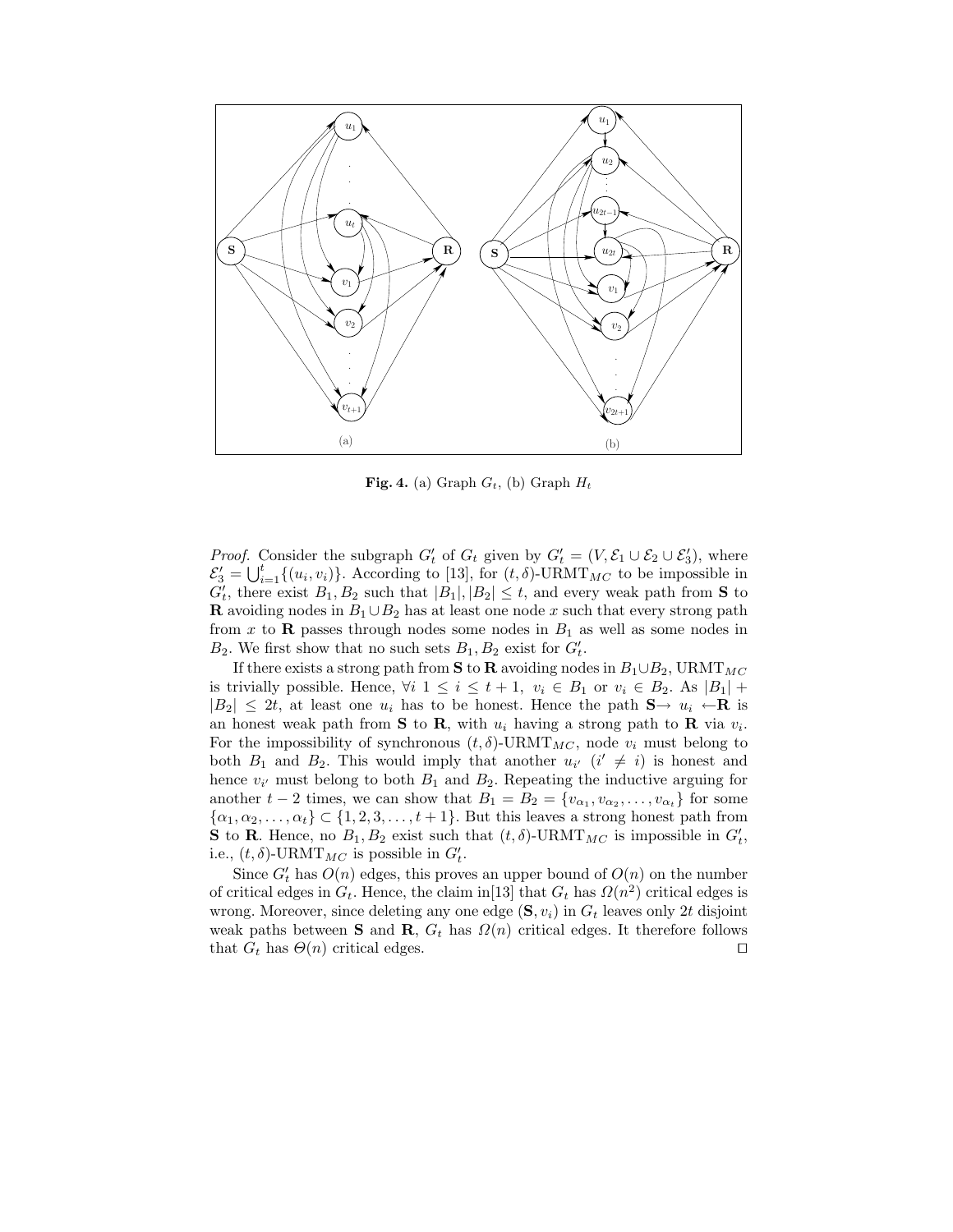We now propose a family of graphs with  $\Omega(n^2)$  critical edges. For all  $t > 0$ , consider  $H_t = (V^1, \bigcup_{i=1}^4 \mathcal{E}_i^1)$  with  $V^1 = \{S, v_1, \ldots, v_{2t+1}, u_1, \ldots, u_{2t}, R\}; \mathcal{E}_1^1 =$  $\bigcup_1^{2t+1}\{(\mathbf{S},v_i),(v_i,\mathbf{R})\};\; \mathcal{E}_2^1\,=\, \bigcup_{i=1}^{2t}\{(\mathbf{S},u_i),(\mathbf{R},u_i)\};\; \mathcal{E}_3^1\,=\, \bigcup_{i=1}^{t}\{(u_{2i-1},u_{2i}))\};$ and  $\mathcal{E}_4^1 = \bigcup_{i=1}^t \{(u_{2i}, v_1), \ldots, (u_{2i}, v_{2t+1})\}$ , as shown in Figure 4(b). Here, number of nodes in graph  $H_t$  is  $n = 4t + 3$ .

**Theorem 9.**  $H_t$  has  $\Omega(n^2)$  critical edges w.r.t synchronous  $(2t,\delta)$ -URMT<sub>MC</sub>.

*Proof.* (2t,  $\delta$ )-URMT<sub>MC</sub> is possible in  $H_t$  (follows from [13]). Suppose we delete an edge  $e = (u_{2i}, v_j) \in \mathcal{E}_4^1$ . Consider  $B_1 = \bigcup_{k=1}^{2t} \{u_k\} \cup \{v_j\} - \{u_{2i-1}\}, B_2 =$  $\bigcup_{k=1}^{2t+1} \{v_k\} - \{v_j\}$ . Only honest weak path left is  $S \to u_{2i-1} \leftarrow \mathbf{R}$ . Every strong path from  $u_{2i-1}$  to **R** passes through both  $B_1$  and  $B_2$ . This renders  $(\{B_1, B_2\}, \delta)$ -URMT<sub>MC</sub> impossible, hence  $(2t,\delta)$ -URMT<sub>MC</sub> is impossible. Therefore,  $H_t$  has  $\Omega(|\mathcal{E}_3^1|)$  or  $\Omega(n^2)$  critical edges.

## 6.1 Critical Edges for asynchronous Monte Carlo and synchronous Las Vegas

In this section we show the existence of a family of digraphs with  $\Omega(n^2)$  critical edges w.r.t asynchronous  $(t, \delta)$ -URMT<sub>MC</sub> and synchronous  $(t, \delta)$ -URMT<sub>LV</sub> – the family of digraphs  $G_t$  presented in [13] turns out to be the family we desire! Since the characterization of synchronous networks for the possibility of  $\text{URMT}_{LV}$  is same as that of asynchronous networks for  $\text{URMT}_{MC}$  (proved in Corollary 1), we can deduce that any given graph (meeting the sufficiency conditions) has same number of critical edges w.r.t both the aforementioned variants. Hence, a family of digraph with  $\Omega(n^2)$  critical edges w.r.t asynchronous  $(t, \delta)$ -URMT<sub>MC</sub> has the same bound on critical edges w.r.t synchronous  $(t, \delta)$ -URMT<sub>LV</sub> too.

**Theorem 10.**  $G_t$  has  $\Omega(n^2)$  critical edges w.r.t asynchronous  $(t, \delta)$ -URMT<sub>MC</sub> (and synchronous  $(t, \delta)$ -URM $T_{LV}$ ).

*Proof.* Asynchronous  $(t, \delta)$ -URMT<sub>MC</sub> is possible in  $G_t$  (follows from Theorem 3, 4). Suppose we delete some edge  $e = (u_i, v_j) \in \mathcal{E}_3$ . Consider  $B_1 = \bigcup_{k=1}^t \{u_k\} \cup$  ${v_j} - {u_i}$ ,  $B_2 = \bigcup_{k=1}^{t+1} {v_k} - {v_j}$ . Only honest weak path left is  $S \to u_i \leftarrow R$ . All the strong paths from  $u_i$  to **R** pass through  $B_2$ . This renders  $({B_1, B_2}, \delta)$ -URMT<sub>MC</sub> impossible, hence  $(t, \delta)$ -URMT<sub>MC</sub> is impossible – therefore,  $\Omega(|\mathcal{E}_3|)$ or  $\Omega(n^2)$  critical edges. □

### References

- 1. M. Ben-Or, S. Goldwasser, and A. Wigderson. Completeness Theorems for Noncryptographic Fault-tolerant Distributed Computation. In *Proceedings of the 20th Symposium on Theory of Computing (STOC)*, pages 1–10. ACM Press, 1988.
- 2. Michael Ben-Or, Ran Canetti, and Oded Goldreich. Asynchronous secure computation. In *STOC '93: Proceedings of the twenty-fifth annual ACM symposium on Theory of computing*, pages 52–61, New York, NY, USA, 1993. ACM.